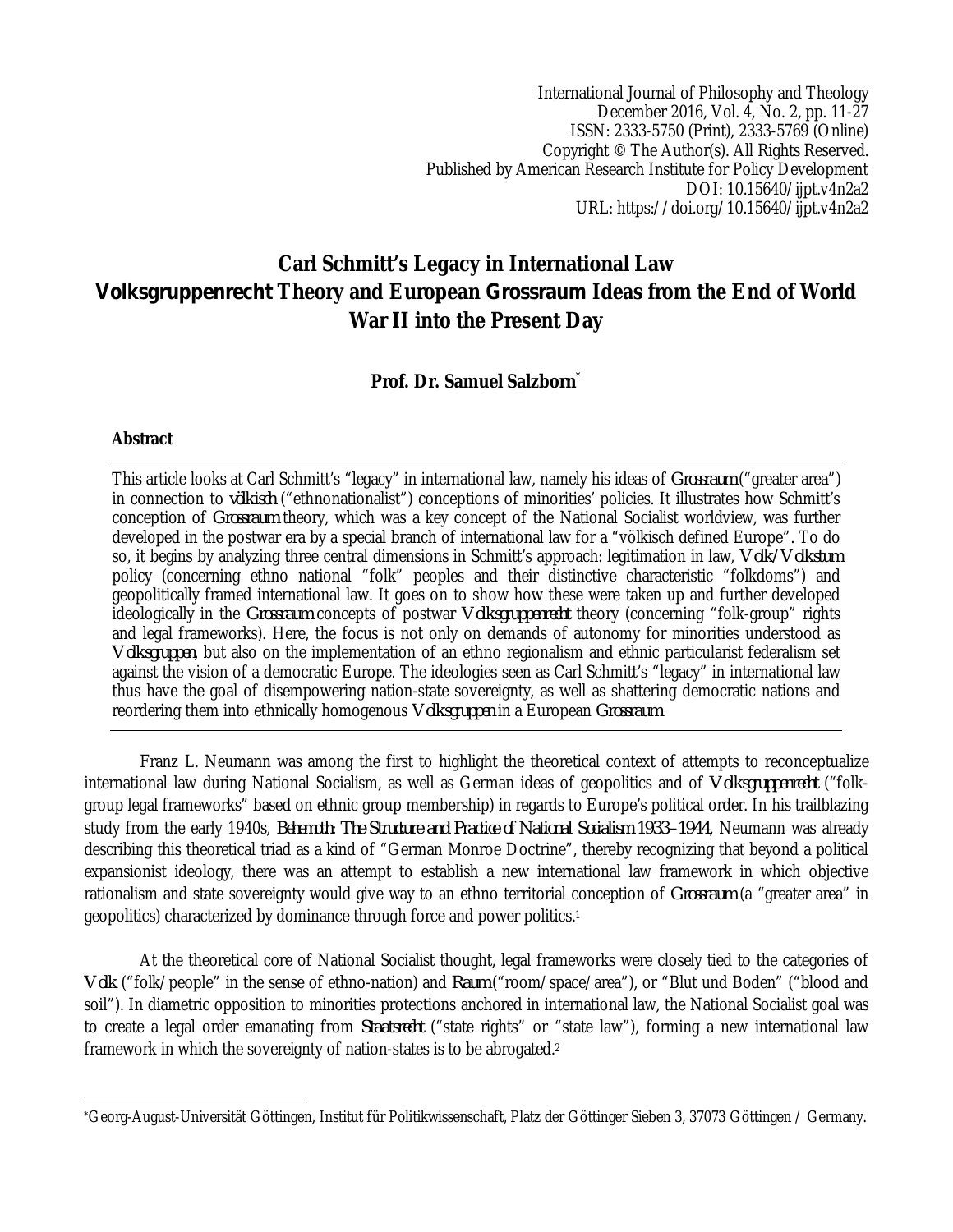The system of minority's protections, along with Europe's entire international law framework, was to be rejected, as Germany also demonstrated through its withdrawal from the League of Nations shortly after the Nazi takeover. The League's policies and the protection of minorities in international law were called an "extermination campaign against the Volksgruppen" ("folk/ethno national groups", sing. *Volksgruppe*), and even a "war of extermination".<sup>3</sup>

In the National Socialist view, the necessary foundation for a well-functioning international law framework was not to be found in the generally accepted formula of rationalism plus sovereignty, but rather in a "shared politicalideological basic approach" grounded in a "general recognition of the völkisch principle" (*völkisch* meaning "Volkcentric" or "ethno nationalist").<sup>4</sup> Here, the starting point was to be found in a "*völkisch-defined Europe*", and not a "liberal-democratic-statist" one.5And because Germany was ostensibly the only European state where the beginnings of this legal paradigm were also anchored in *Staatsrecht*, it should also take on the missionary task of exporting this legal understanding to all of Europe:<sup>6</sup>

"The beginnings of a Volksgruppenrecht are already developed in Germany, but are only barely apparent in the rest of Europe; nonetheless, we acknowledge that Volksgruppenrecht ultimately aims at a *general European solution* and will also achieve it too. A general European Volksgruppenrecht is possible, because it is necessary."<sup>7</sup>

Hitler summarized the international law understanding underlying *Volksgruppenrecht* with the succinct formulation "Human rights break *Staatsrecht*",<sup>8</sup> whereby it must be emphasized that this definition of human rights did not arise from anything like international conventions, but rather from a German natural law conception that elevated the *völkisch* principle to a human one and demanded universal recognition for this fundamentally anti-universalist position.<sup>9</sup>

In contrast, Neumann understood the anti-statist, anti-Enlightenment and anti-liberal thrust of the attempted geopolitical *Volk*-based reorganization of Europe emanating from the German Reich as an anti-egalitarian and antirationalist rejection of the universalist principle of equality before the law and a degradation of the "majorities in the conquered territories to the status of slaves";<sup>10</sup> more than that, he also saw the calculated power politics behind it. By using the "characteristic trick of every National Socialist criticism of traditional Western conceptions", namely exploiting a problematic situation along with the necessary criticism of it – in this case the real minorities conflicts in Europe, which were marked by racist and *völkisch* stigmatization – and then blaming liberal democracy for all these problems, the effect became recast as the cause, so that irrational solutions could then be offered as plausible ones. In the concrete case of the debate surrounding the legal personhood of minorities, this meant, as Neumann wrote, that the National Socialists made "no attempt to transform the socio-economic structure so that from a formal equality there might emerge a real one; instead, they use[d] a legitimate critique" of this deficiency in minorities protections during the League of Nations era "to abolish even legal equality":

"This technique characterizes the whole conceptual and intellectual framework of National Socialism. In their hands, the 'concrete personality' of the folk group really means differentiation among the groups so as to play one off against the other. The conqueror imposes a hierarchy of races. The folk-group idea is nothing but a device to hold some groups down while inviting others to share in the spoils of the conquest. [...] Descent takes precedence over citizenship. Racial Germans throughout the world remain Germans, members of the folk group, subject to its law. [...] Recognition of the minority as a public corporation, as the Germans understands it and has applied it in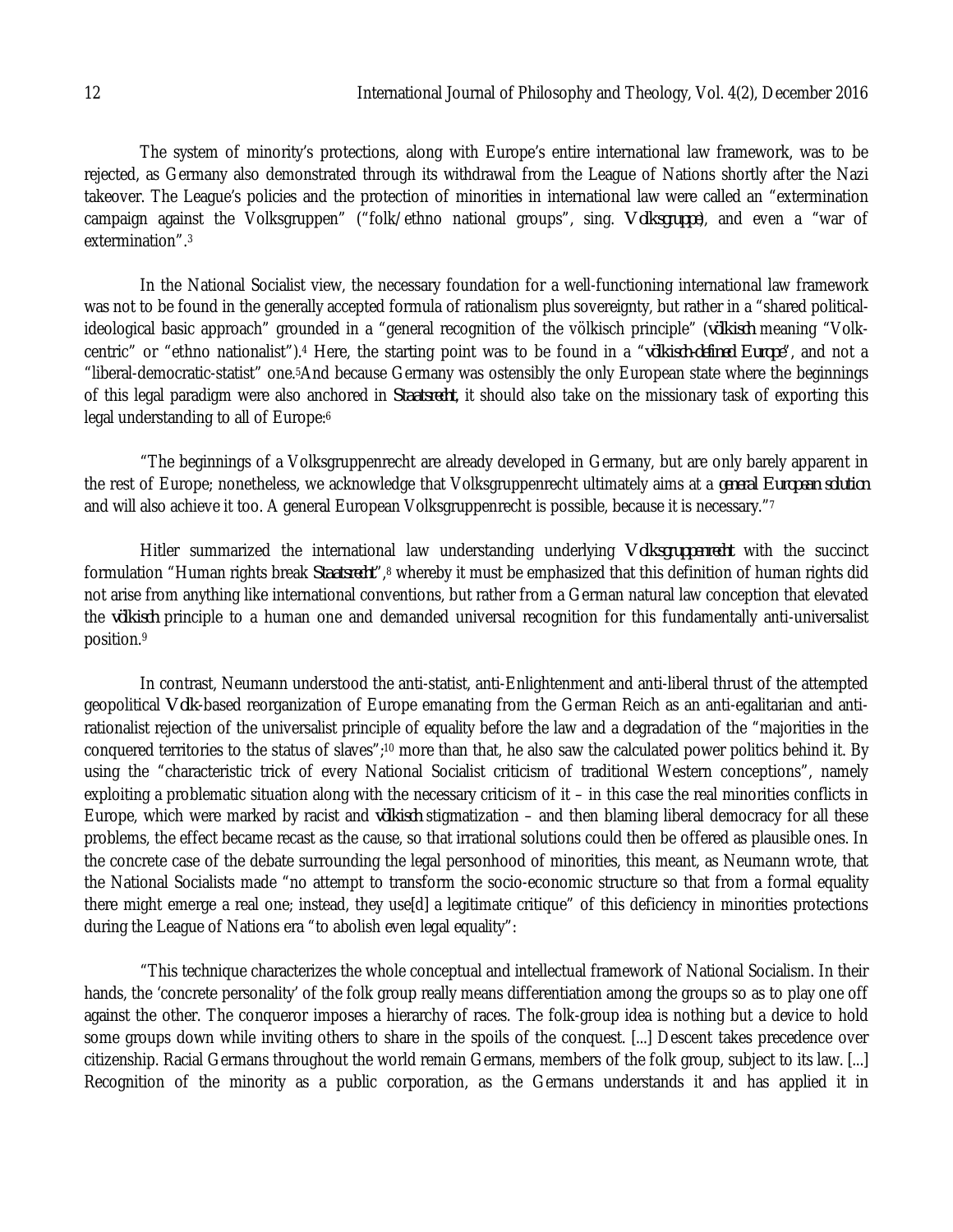Czechoslovakia, Hungary, and Romania, thus creates a state within a state and exempts the German group from the sovereignty of the state."<sup>11</sup>

#### **Carl Schmitt and the** *Grossraum* **order in international law**

In his analysis of the international law development of the "German Monroe Doctrine", Neumann made direct reference to Carl Schmitt, characterizing him as the "leading voice in the Nationalist Socialist revisionist chorus",<sup>12</sup> but Schmitt himself rejected the idea of a *German* Monroe Doctrine.<sup>13</sup> However, his rejection was not so much in principal, but more terminological. In fact, the structural principle of the American Monroe Doctrine was viewed quite positively by Schmitt, because it created the basis for an international order and legal framework that was no longer based on the rights of nations and states, but of *Völker* and *Volksgruppen*, thereby offering the foundation for a "true community of peoples". 14

Furthermore, it also sketched out the *Grossraum* as a new entity in law, one that was conceptually envisioned as combining a worldview idea with physical power.<sup>15</sup> Mathias Schmoeckel argued, that this theory has "combined the ethnic homogenity" with the "hegemony over many different peoples on the one hand with the claim to predominance free of restrictions of constitutional or international law on the other".<sup>16</sup>

Besides the international law scholar Hermann Raschhofer,<sup>17</sup> there was indeed nobody more significant than Carl Schmitt during the time of National Socialism for the theoretical formulation of *Grossraum* international law concepts in connection to *Volksgruppenrecht* and geopolitics. His study concerning a "Grossraum Political Order in International Law with a Prohibition on Intervention by Spatially Foreign Powers" – which was expanded upon by his later work *Land and Sea*<sup>18</sup> – outlined the main details of the proposed reordering of the international law framework in Europe. Schmitt's approach had three central dimensions: legitimation in law, *Volk*/*Volkstum* policy ("folkdom" referring to the entire utterances of a *Volk* as an expression of its ethnonational distinctiveness), and geopolitically framed international law.

To help legitimize his *Raum*-ordering principles in international law, Schmitt turned to the American Monroe Doctrine declared in 1823, which he saw as the first and most successful example of a *Grossraum* principle anchored in international law. In striving to insert *Grossraum* principles into international legal theory, Schmitt did not want to directly adopt the Monroe Doctrine itself, but instead highlighted the core idea he saw in its legal system, in order to make it "fruitful for other Lebensräume ['living-spaces'] and other historical situations".<sup>19</sup> Schmitt was thereby concerned with the "extracted core" of the Monroe Doctrine and its transferral to the Greater German context.<sup>20</sup> For him, this involved two central ideas: the general introduction of a *Grossraum* theory into the field of international law, and the tying of this idea to the "basic principle of non-intervention by spatially foreign powers".<sup>21</sup> What is striking is that Schmitt recognized how the non-interventionist agenda of the American Monroe Doctrine had ultimately become the legitimation for the United States' own imperialistic interventions<sup>22</sup> – which also implicitly suggested the character of the German adaptation of this concept, an adaptation that was not to be imperialist in the traditional sense, but that would still very much aim for the universal application of its own anti-universalist principles,<sup>23</sup> ones that, in Schmitt's words, should be "valid for the entire world".<sup>24</sup> Here, Schmitt put the concepts of "idea" and "Raum" (here translated as "space") at the heart of his conception of the desirable international law framework:25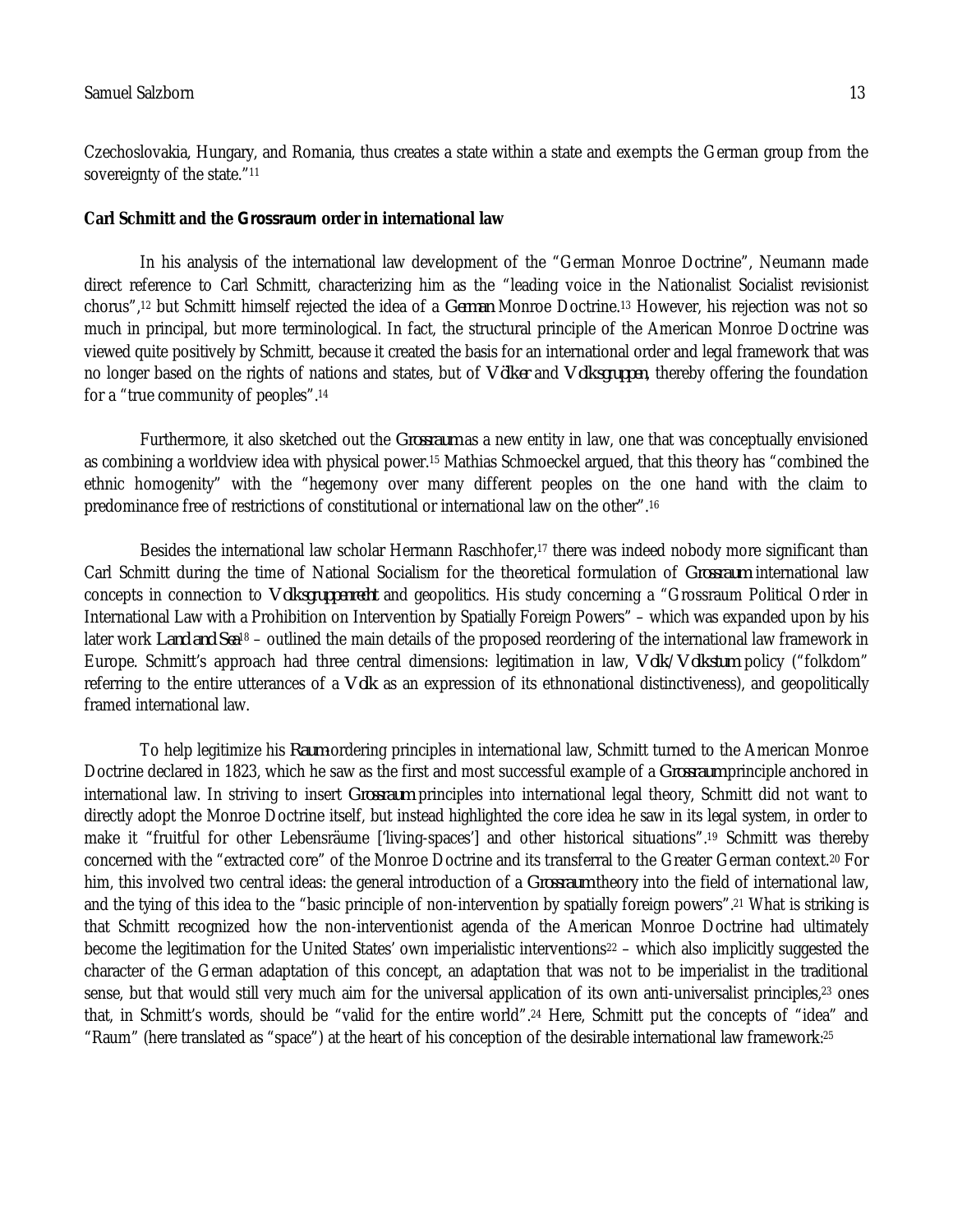"For us, there are neither spaceless political ideas nor, reciprocally, spaces or spatial principles without ideas. It is an important part of a determinable political idea that a certain Volk carries it and that it has a certain opponent in mind, through which this political idea gains the quality of the political."<sup>26</sup>

This "political idea" was further conceived by Schmitt as an ordering principle that dominated each *Grossraum* while also protecting it from interventions by "spatially foreign powers".<sup>27</sup> However, while Schmitt used the American Monroe Doctrine to legitimize his conception of a *Grossraum* order in terms of legal theory, it nonetheless remained irrelevant in his concrete formulation of *Volkstum* policy and geopolitically framed international law.

In terms of *Volkstum* policy, Schmitt looked towards the *Volksgruppenrecht* that had been newly developed by the Nazi Reich in the "Central and East European Grossraum". In reference to scholars including Hermann Raschhofer, Kurt O. Rabl, Werner Hasselblatt, Karl Gottfried Hugelmann, Gustav A. Walz and Max Hildebert Boehm, Schmitt wrote that the "German school of Volk and Volksgruppenrecht has clearly elucidated the antithesis that separates a Volksgruppenrecht built on the concept of Volk and Volksgruppe from a minorities protection scheme constructed on the basis of individualistic liberalism".<sup>28</sup> However, in terms of international law, it was still necessary to integrate this approach within the context of the ordering principle of the *Grossraum*. The "political idea" that Schmitt had placed at the theoretical center of his conception for a *Grossraum* order anchored in international law, and which was crucial for geopolitical dominance, thus put the "protection of the Volk-oriented uniqueness of every Volksgruppe" at its focus; however, this protection was not to be the affair of "spatially foreign powers [...] but rather of the Volk-oriented and state powers responsible for this Raum; it is, in particular, an affair of the German Reich."<sup>29</sup>

Leaving aside the fact that such arguments already represented a defensive argument against any potential American intervention triggered by the Nazi Reich's political, military and terrorist *Volkstum* policies in eastern Europe, Schmitt highlighted the political core of what would become the fundamental idea for establishing a European *Grossraum* order: the "National Socialist Volk idea", which has ostensibly established "a German right to protect those German Volksgruppen of foreign state citizenship", thus representing a "genuine basic principle of international law" – at least according to the standards of the new international law framework conceived by Schmitt:

"This is the political idea that has the specific meaning of a Grossraum principle under international law elucidated here; the political idea for the Central and East European space in which there live many Völker [pl. of *Volk*] and Volksgruppen who are, however, not racially alien from one another – except for the Jews."<sup>30</sup>

Building upon this *Volkstum* policy foundation, Schmitt then further developed his approach in terms of geopolitically framed international law, focusing on the concept of the Reich – here, it must be noted that while Schmitt held an anti-statist interpretation of sovereignty, he also felt that it ultimately could not be restricted by laws.<sup>31</sup> According to him, every Reich has a *Grossraum* upon which it extends its political ideas, a *Raum* that cannot be subjected to interventions by spatially foreign powers. The "sun of the Reich concept" would then rise in geopolitical terms when the entire world is "sensibly" divided into *Grossräume* (plural of *Grossraum*), which in turn are fundamentally organized by the "order-producing effect" of the prohibition on interventions by spatially foreign powers.<sup>32</sup> In terms of international law, the Reich concept thus summarizes the connection between *Grossraum*, *Volk* and political idea in a very concise manner, while standing in explicit contrast to the state concept and its Universalist claims. According to Schmitt, the goal was also a conceptual "dethroning of the state concept":33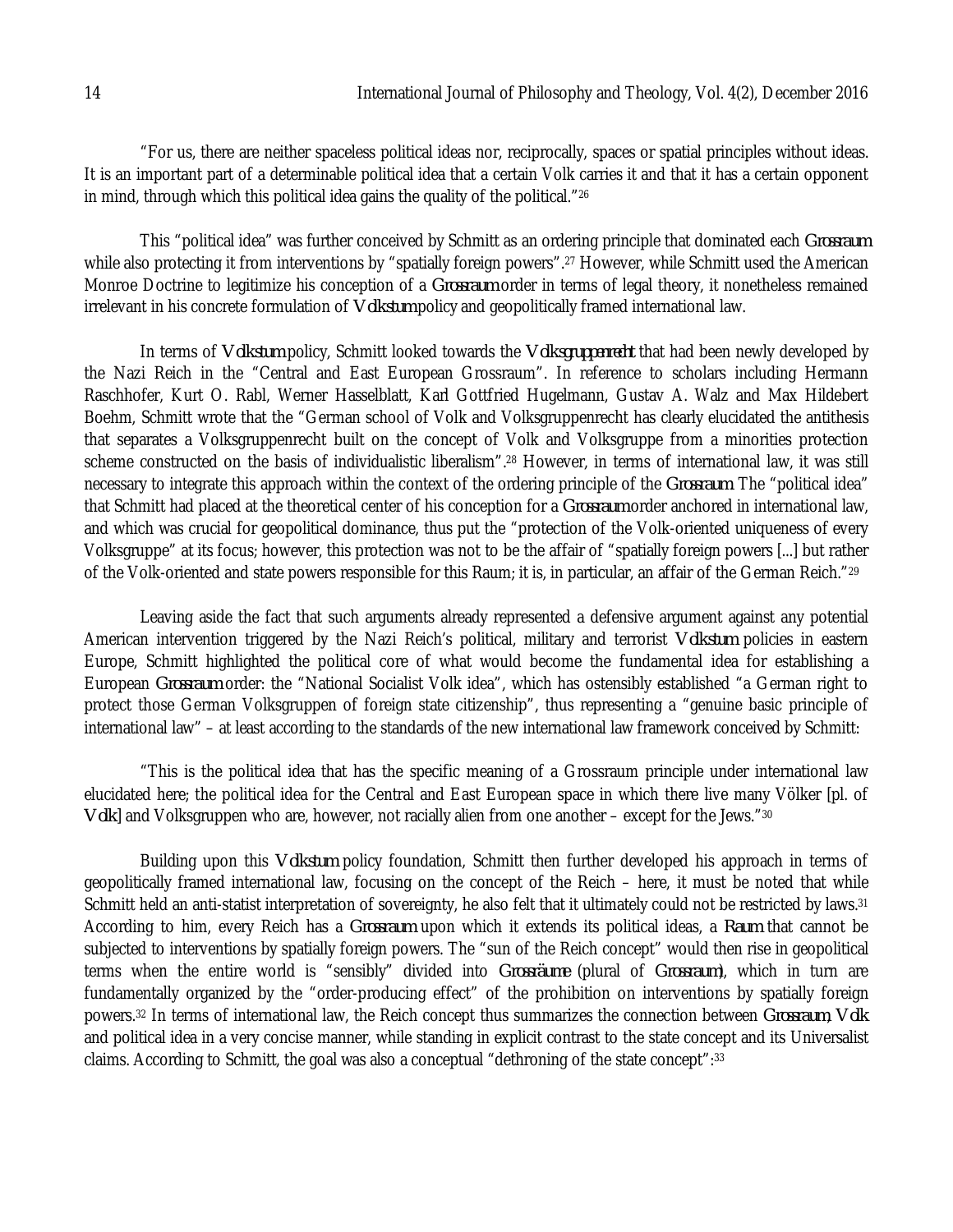"The new ordering concept for this new international law framework is our Reich concept, which emanates from a völkisch Grossraum order upheld by a Volk. [...] From what was a weak and impotent Middle Europe has emerged a strong and unassailable one, ready to take its great political idea, namely respect for every Volk as a living reality determined by species and origin, blood and soil, and to extend it into the central and east European Raum while also repelling the interference of spatially foreign and unvölkisch powers."34

Here, the political thrust was directed not only towards a *völkisch* negation of the state concept in international law, but also the de facto disempowerment of nation-state sovereignty. *Reich* and *Grossraum* functioned as antithetical concepts to the "small-Raum, state-oriented conceptions of an interstate law framework flourishing in the shadow of Anglo-Saxon universalism".<sup>35</sup>

With this particular conception of geopolitically framed international law, combined with *Volksgruppenrecht* theory, the goal was an *ethnopolitical Grossraum order for Europe* (merging here the terminologies of Max Hildebert Boehm and Carl Schmitt).<sup>36</sup> The historical starting point for this "*Volk*-ization" of the political, with its considerable potential for shattering states, was the attempt to revise the Paris Peace Conference treaties signed after World War I, along with the resulting reorganization of states, and to modify these along ethnic lines.<sup>37</sup> Here, the political perspective was shifted away from the (liberal/democratic) nation/state subject to the (ethnonationalist) *Volk* subject. This particular approach, which was heavily promoted under National Socialism in both theory and practice, would experience a major renaissance after the end of World War II in terms of legal theory and international law. The three dimensions of Schmitt's approach – legitimation in law, *Volkstum* policy and geopolitically framed international law – would become the inheritance of a branch of international law, operating under the banner of *Volksgruppenrecht* theory, that was engaged with systematically developing Schmitt's conception of an international law framework for a *Grossraum* order in Europe, thereby trying to implement in practice Schmitt's call for an anchoring of *Volksgruppenrecht* in international law and striving for a far-reaching reshaping of international law towards an *anti-statist legal framework*.

#### **Schmitt's postwar legacy:** *Volksgruppen* **theory and** *Grossraum* **thought in Europe**

The defeat of National Socialism by the Allies was the basis for an anti-fascist restructuring of the European order. Associated with this political reorganization was the launching of the United Nations, which represented a second attempt after the League of Nations to build "a world order on the basis of a collective security system with a codified legal framework".<sup>38</sup> On the level of international law, a central element of this attempted new order was the implementation of universally guaranteed human rights for the individual, along with anti-discrimination provisions, while at the same time rejecting collective-rights provisions or positively discriminating (special) rights, like those demanded by *Volksgruppenrecht*.

Despite all the formal shortcomings of the minority's protection mechanisms of the League of Nations era, there was a consensus that the preceding system of international law had been a failure, also in light of the politically inflamed minorities conflicts that had ultimately triggered the destruction of the European nation-state system. After all, attempts to reshape international law both legally and politically through the formulation of *Volksgruppenrecht* and *Grossraum* policies were not insignificant in helping to trigger World War II – and a logical consequence of this was the later rejection of *völkisch* collective rights. The legal scholar Iris Bils has rightly noted that the birth of the UN marked a "completely new era" because the focus had shifted from the protection of minorities as groups (or even as *Volksgruppen*) to the protection of individuals instead.<sup>39</sup> As a consequence, the protection of national minorities was no longer treated as a distinct field of international law after World War II.<sup>40</sup>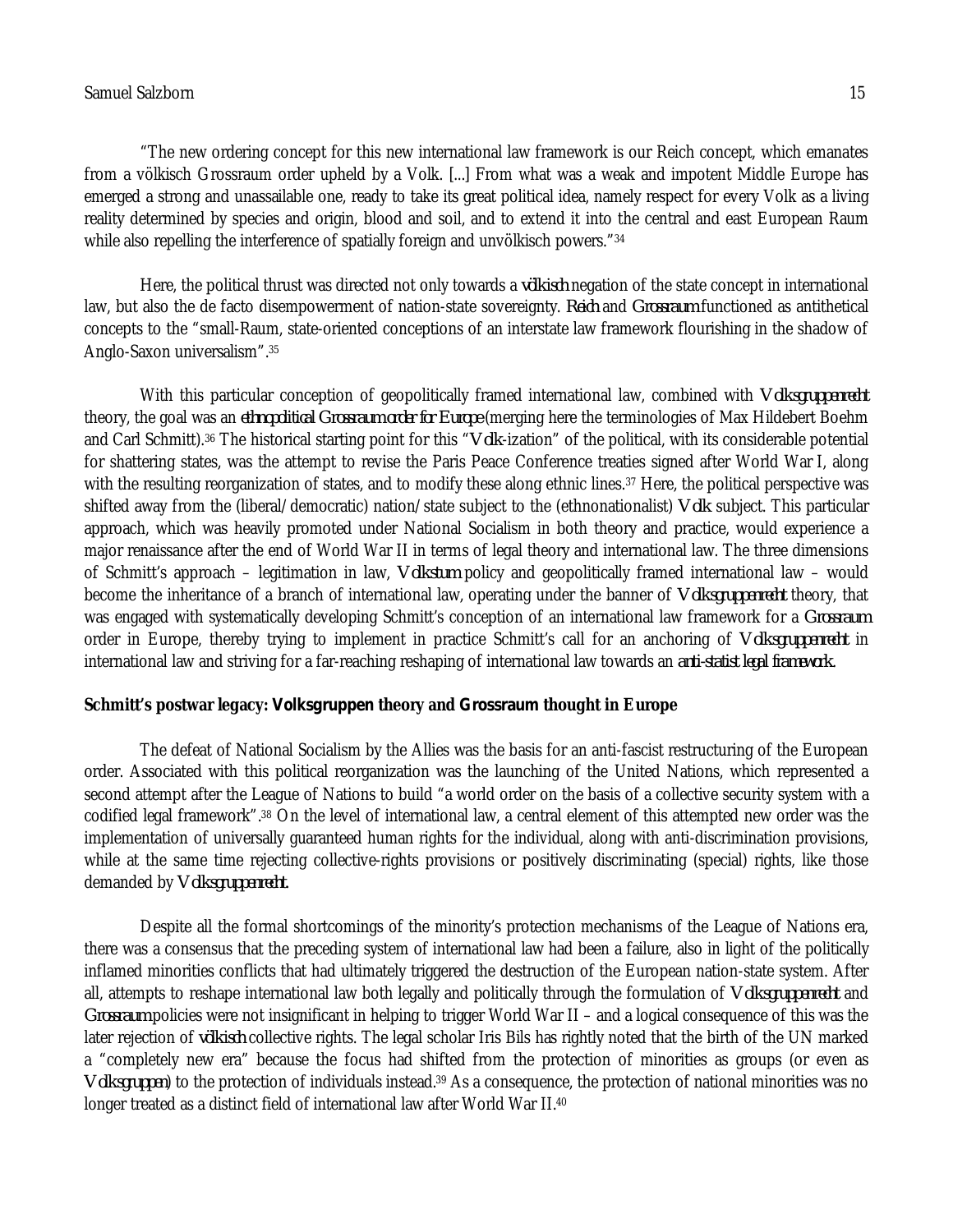Although there did exist on the level of international treaties a consensus rejecting collective-rights provisions in the sense of a European *Volksgruppenrecht* and thus of an *ethnopolitical Grossraum order for Europe*, this did not mean that the end of the National Socialist regime had brought about an extinction of *Volksgruppen* and *Grossraum* theories, or that their advocates had disappeared into political insignificance.

Quite the contrary: after a phase of political retreat, there would soon emerge a new attempt to establish in law and politics a framework of *völkisch* collective rights for a European *Grossraum*. <sup>41</sup> However, instead of the *Grossraum* order anchored in international law as conceptually established by Schmitt, the focus of postwar scholarly debates on international law, especially those conducted in Austria and Germany, was now squarely focused on the concept of the *Volksgruppe* – which Schmitt himself had also utilized, forming the conceptual and political basis of his *Grossraum* theory.

Because this postwar theory of a European *Volksgruppenrecht*, with its goal of an *ethnopolitical Grossraum order for Europe*, does not begin with concrete plans for ordering the European *Raum*, but instead emerges from a specific *völkisch* understanding of politics and society while also harking back to various theoretical and legal approaches towards legitimizing this ambition, it is important to examine not only the ideas of *Volksgruppen* theory for organizing Europe on a local, regional and continental level, but also its *Volk* policy foundations, as well as its attempts to achieve legitimacy through intellectual adaptations. Here, besides theoretical and conceptual borrowings from Schmitt, there are also formal similarities in emulating his strategy of grounding his geopolitically framed international law conceptions on a *Volkstum* policy foundation, while also reinforcing this in terms of legitimation by integrating and reinterpreting existing legal norms – this was an attempt at securing legitimacy in international law by politically instrumentalizing and adapting legality itself, meaning the political use and reinterpretation of positive law in order to conceptually substantiate the reformulation of an international law framework that until that point had been solely conceived on the grounds of natural law.<sup>42</sup>

Since the legal legitimation approach seen in the postwar era is formally identical to Schmitt's efforts, but chooses a fundamentally different focus in terms of specific content, its conceptual orientation should be briefly described here.<sup>43</sup> The project of politically and legally legitimizing the goals formulated by *Volksgruppen* theory since the end of World War II is based on an attempt to normalize these goals. An impression should be created that a European order based on the *Volksgruppe* is actually a necessary part of human life.These normalization efforts take place on two levels: in terms of politics, the *völkisch* model of society should be incorporated as generally applicable within currently existing legal norms, which in turn are to be correspondingly "expanded" or reinterpreted; at the same time, in terms of law, this should lead to the impression that *Volksgruppenrecht* has long been a part of the international law framework, or that the latter is almost automatically evolving towards this model. What makes up this legitimation framework are the concepts of natural law and homeland rights on the one hand, and a specifically *völkisch* reading of self-determination rights and human rights on the other.

Building upon the Christian understanding of natural law in its premodern approach, a legal theory foundation is developed in which *Völker* and *Volksgruppen*, as ethnic communities of shared destiny, themselves have intrinsic value as part of the Order of Creation according to God's plan, a value that is thus not open to question. The motif of the homeland and the postulate of homeland rights connect the theoretical elements of an ostensible naturalness and autochthonous indigeneity with the territorial factor, which is of central importance in regards to the transition from a *Volksgruppe* without autonomous rights to a *völkisch Volk* with corresponding corporate powers.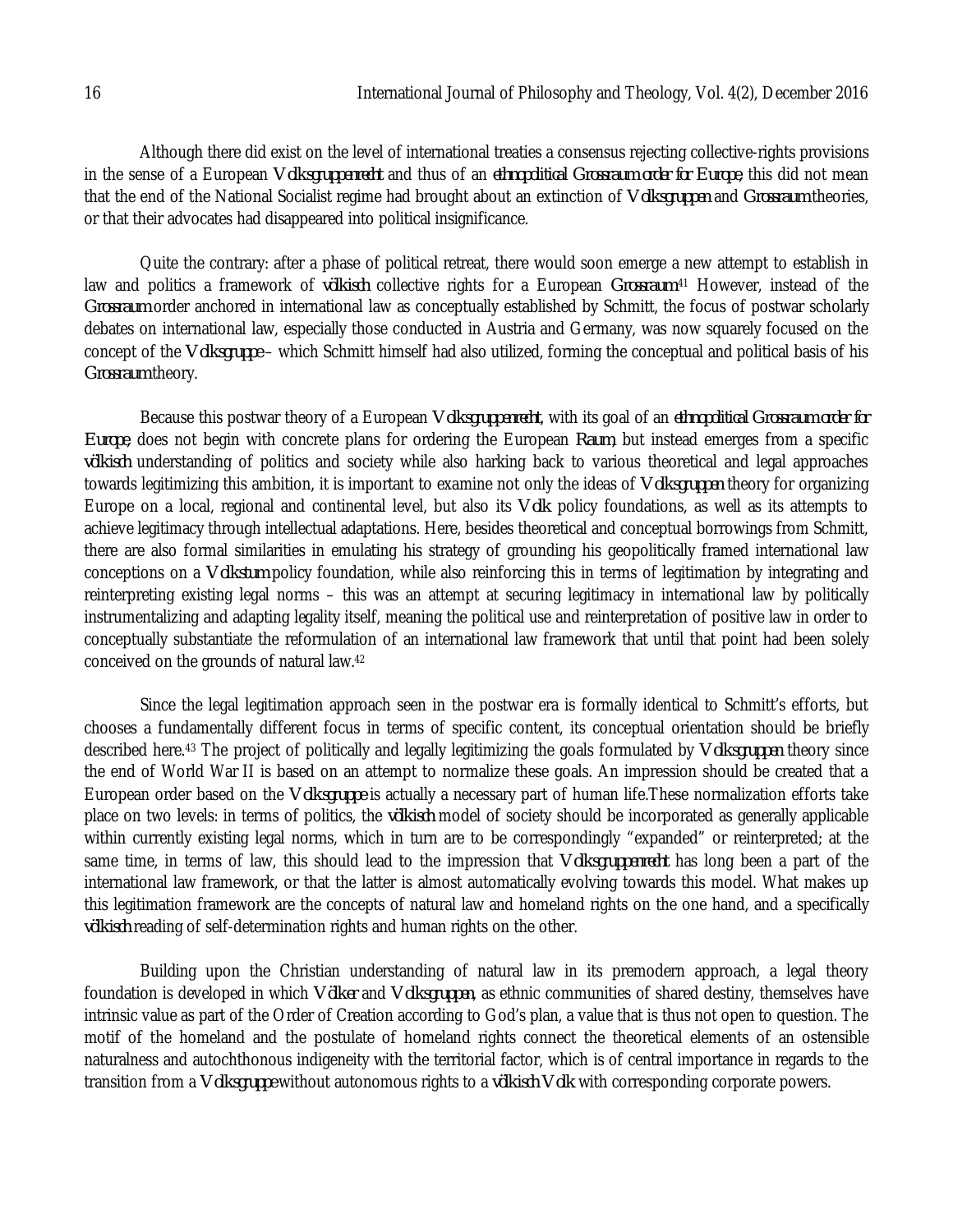#### Samuel Salzborn 17 and 17 and 17 and 17 and 17 and 17 and 17 and 17 and 17 and 17 and 17 and 17 and 17 and 17 and 17 and 17 and 17 and 17 and 17 and 17 and 17 and 17 and 17 and 17 and 17 and 17 and 17 and 17 and 17 and 17

While the argumentation based on natural law and homeland rights is meant to theoretically legitimize the legal claims of the *Volksgruppe*, it is the motif of self-determination rights along with the motif of human rights that lets *Volksgruppen* theory establishes a direct connection to positive law. *Volksgruppen* theory thus appropriates the liberal-democratic norms of self-determination rights and human rights for its own argumentation, reshaping them in *völkisch* terms by interpreting them in a collective sense rather than an individual one.

In terms of content, the *Volksgruppen* concept takes a romanticized view of the *Volk* and politicizes it (just as Schmitt did upon a *Volkstum* policy foundation) by extrapolating a *Raum*-ordering framework as a consequence of the cultural division of humanity into *Völker* and *Volksgruppen*. Social and political conflicts thus become naturalized and intertwined with the emergence of ethnicities. In thinking of ethnicity as an essential category and promoting it as the highest good of the human being, the political goal then becomes the complete social and political segregation of people along ethnic lines, along with the creation of separate ethno-regions for the various *Volksgruppen*:"Emphasis is put on the ethnic and cultural homogeneity of the populace, or at least their similarities in culture and mentality, extending to a shared sense of having been affected by the negative effects of outside forces. This leads to claims that the affected people share the same interests, in opposition to other regions or the higher-level system."<sup>44</sup>

The proposed models of a European *Volksgruppenrecht*, built upon a *völkisch* understanding of humans and society, promote a homogeneity-based concept of ethnicity (not only within state borders, but quite often across them too) in which state citizenship is to be supplemented with a *Volk* membership defined through *völkisch* principles. Here, *Volksgruppenrecht* would always apply only to people whose *Volk* membership is not the same as the majority in their state of citizenship, but who are nonetheless treated as legal citizens of that state in accordance with the law and without discrimination, so that they are not impeded structurally or administratively in their life pursuits; *Volksgruppenrecht* would not apply to refugees or migrants. According to *völkisch* thinking, a multicultural society would ultimately destroy "the context in which a Volksgruppenrecht has its meaningfulness, due to the inclination towards dissolving all forms of gewachsener [organically 'grown'] national cultures, melting them into the randomness of countless groups and grouplets."<sup>45</sup>

Here, discrepancies within a society are to be transformed by way of *völkisch* segregation into a general uniformity, a situation where the *Volk* is understood as a natural collective "that exhibits a common ancestry and differentiates itself from other natural collectives through its cultural, intellectual and often linguistic distinctiveness, along with a corresponding consciousness."<sup>46</sup> In this conception, ethnic identity becomes *the* main factor constituting a person's makeup. The members of a group defined by ethnic criteria are seen as sharing a "powerful essential collectivity", or even an "ethnic determinism", allegedly leading to "more uniformities in social conduct" between members of this ethnic group than would be the case between members of differing ethnic groups.<sup>47</sup> Differing social interests existing within an ethnic collective are thereby redacted out of the lived realities of actual people, as the realworld relevance of these differences is negated by the primacy of ethnicity.

Furthermore, ethnic parallel structures are to be created on all social and political levels, leading initially to a social segmentation within the affected nation's society, and then to a political autonomy bolstered by fiscal independence. This social separation is to be achieved primarily through the establishment of autonomous structures on social, cultural, linguistic, educational and religious levels, all in accordance with ethnic differentiation criteria. The political separation of a "Volksgruppenraum" ("folk-group space") then becomes primarily a question of time, as the growing independence of the socially constructed, gradually emerging "autonomous ethno-region" is further strengthened by self-government powers on the legislative, executive and judicial levels.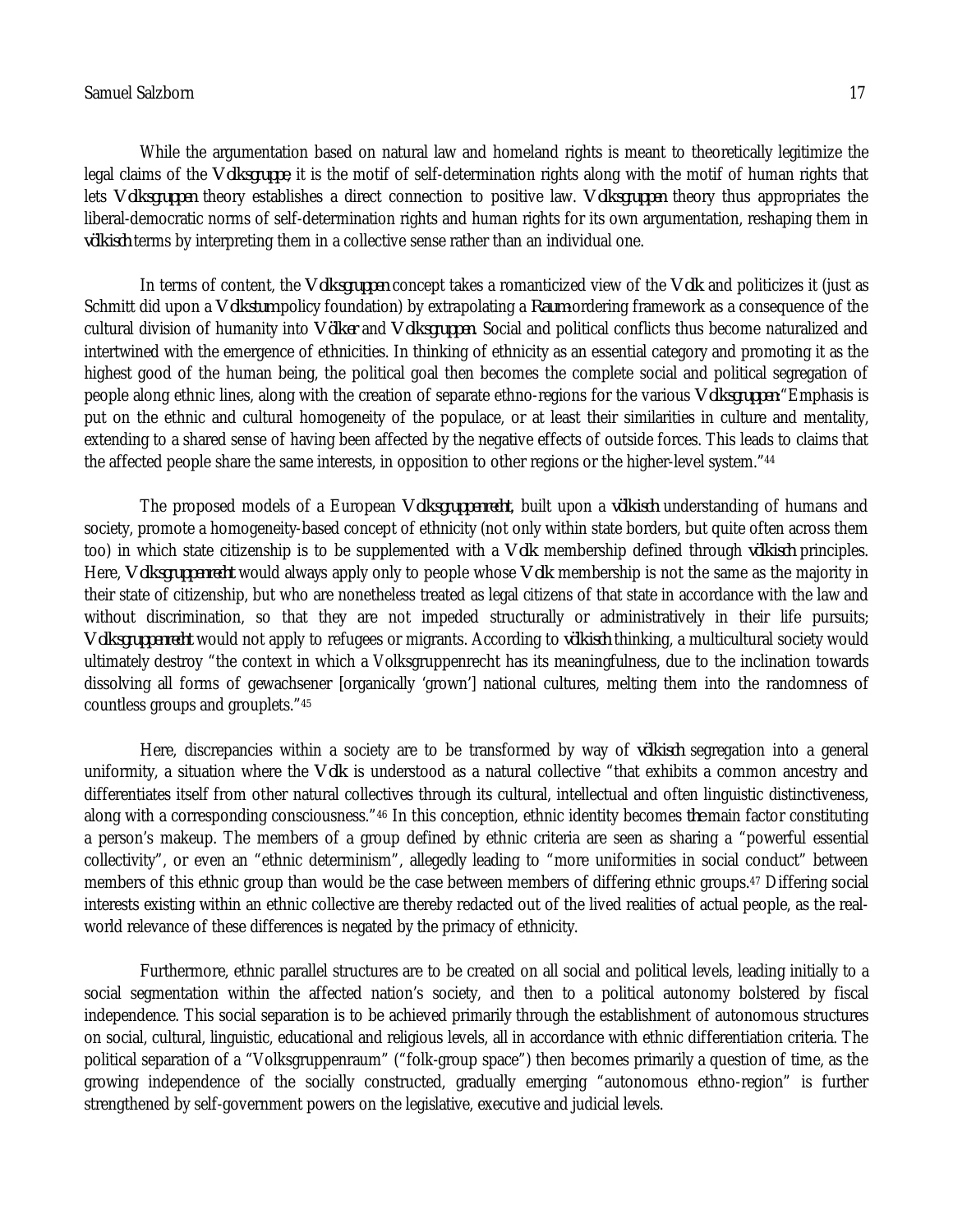Such a *Raum*, defined in *völkisch* terms and regionally structured (i.e. even across state borders),<sup>48</sup> would act autonomously in all regards, gradually becoming isolated from the social and political frameworks of the relevant nation-state(s), a situation ultimately signifying the formation of ethnic *Grossraum* ghettos and the creation of "Volksgruppenzoos" (Karl Heinz Roth).

In this context, migration and immigration are to be categorically rejected, because a so-called "ethnopluralist" Europe should be internally based on ethnic homogeneity and externally based on *völkisch* exclusion, in order to safeguard the ostensibly "natural" character of each respective "homeland region". The "ethnocentric ideological framework" thus represents no obstacle to a culturally determined definition of in-groups and out-groups, one that relies on a fundamental belief in human inequality.<sup>49</sup>

The political goal here is the shattering of all ethnically "non-homogeneous" nation-states (which would concretely result in the complete breakup of Belgium and the separation of over one-third of France's sovereign territory, to name just two examples) and the creation of an ethnoregional structure with autonomous *Volksgruppenräume* ("folk-group spaces") within the framework of a European ethnofederation.<sup>50</sup> In such an ethnoregional Europe, the regions would be categorically defined in *völkisch* terms and framed as "natural" homelands, becoming organically conceived small units reflecting the identificational assertions of an ethnofederal "Nation of Europe".<sup>51</sup> The ethnoregional concept strives for the revision of state borders, which are ultimately to be nullified. The goal is the creation of a new European Reich combining "power politics towards the outside with an authoritarian formulation inside".<sup>52</sup>

#### **The** *Grossraum* **concepts of** *Volksgruppenrecht* **theory**

The attempt by *Volksgruppen* theory to reshape existing social and political achievements involves not only conceptions of humans and society, but also political and legal conceptions of structure and order. The *Raum*-ordering concepts of *Volksgruppen* theory are directly tied to its *Volk* policy concepts, as plans for a *völkisch* "normality" are transcribed onto the geopolitical structure of Europe, with the intention of reordering the continent according to principles of ethnic homogeneity. The goal here is the enforcement of a *völkisch* particularist model of society, as opposed to one guided by Universalist Enlightenment principles.

According to the concepts of *Volksgruppen* theory, the order of the European *Raum* is to be defined by three structural elements: *völkisch* autonomy, ethno regionalism and ethnic particularist federalism. These three *Raum*ordering concepts are interwoven with one another, complementing each other and exhibiting theoretical overlaps, making it impossible to draw clear boundaries between them. Nonetheless, they are each integrally concerned with different vertical dimensions of how to order *Raum* and society.

Whereas the autonomy-oriented concepts are formally concerned with the position of an autochthonous *Volksgruppe* within the broader society of its ostensible "homeland", along with the concrete legal and political structuring of this *Raum* in relation to other entities and actors, the concept of ethno regionalism is focused on structuring the territorial dimension of the *völkisch* units, employing ethnic legitimation arguments against the claims of other territorial groups. Ethno regionalism thereby constructs the relevant territory as a politically operative one in the first place, in demarcating it according to ethnic criteria as opposed to other potential ways of structuring (such as economic or social ones).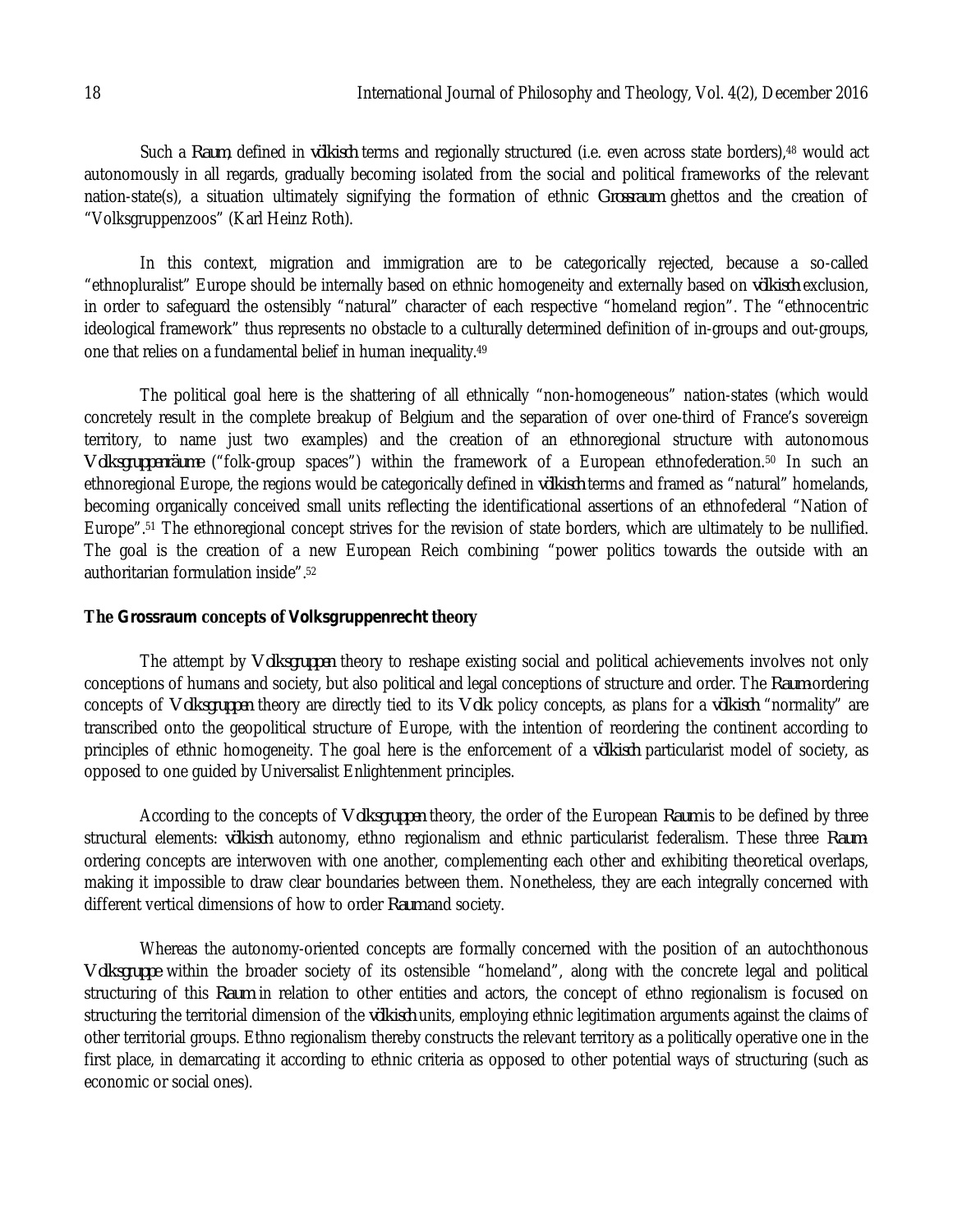Furthermore, ethnoregionalism defines not only the internal structure of a *völkisch* region, but also regulates the horizontal relations between such regions. Paradigmatically speaking, the bonding together of these individual *völkisch*-defined regions is not to be achieved within a nation-state model, but rather within a European *Grossraum* that is federally structured according to ethnic principles. The new European sovereign entity to be established by this ethnic particularist federalism (which is not tied to concepts of national sovereignty) exhibits strong pre-Enlightenment tendencies following the principles of an ethnic hierarchical conception of collectivity; the goal here is the fundamental reordering of Europe through the creation of an ethnofederal Reich.

The principle of autonomy is aimed at empowering the *Volksgruppe* as a legal entity within the state (i.e. as a corporate body), so that it can exert – to different degrees in different areas – decision-making powers in political, judicial, economic and social spheres by issuing legal regulations as it sees fit within a self-administration framework, whereby this autonomous subject always remains bound to the wider state through ties anchored in *Staatsrecht*, and the territory subject to this special regulatory framework does not acquire the qualities of a sovereign state itself.<sup>53</sup> Autonomy is seen as the "key instrument for protecting the Volksgruppe" – with which the goal of internationalizing *Volksgruppen* politics can be further pursued<sup>54</sup> – and is extolled as the "only realistic way" to resolve minority's conflicts.<sup>55</sup>

Manifested as powers of self-administration, autonomy regulations are fundamentally oriented towards protecting the collective identity of a *Volksgruppe*, particularly in terms of substantial measures that expand and strengthen the collective separate identity through the "material privileging of the Volksgruppe" (Heinz Kloss) and the granting of "preferential treatment" (Franz Pan), to be accorded in the form of special rights separately from the rest of the populace:<sup>56</sup>

"The bearer of autonomy must always be a group. The granting of autonomy thus implies the recognition of the group as a minority or Volksgruppe, as well as the acceptance of collective rights."<sup>57</sup>

Furthermore, the existence of a representative organ is also considered a prerequisite for autonomous selfadministration, an organ recognized as legitimate by both the affected state and the represented *Volksgruppe*. However, it is also emphasized that only "bodenständige ['tied-to-the-soil'] Volksgruppen and not immigrants with foreign Volk membership should come to enjoy such collective rights,<sup>58</sup> because the definitive basis is considered to be "traditional settlement within a specific Lebensraum enduring through generations".<sup>59</sup>

Whereas autonomy-oriented conceptions define the content of *Volksgruppen* rights and the different preconditions for granting them, it is ethnoregionalism that structures the corresponding territoriality for these concepts. It is in ethnoregionalism that the homeland rights and natural law of *Volksgruppen* theory find their *Raum*ordering counterpart. Drawing upon *völkisch* ideas of a naturally grown, homogeneously structured *Volksgruppenraum*, ethnoregionalism strives to complement the envisioned ethnic order of Europe with a *Raum*-ordering one. Because a *Volk/Volksgruppe* and its *Raum* are conceptualized together as an indivisible unit with borders that are considered "immovable",60ethnoregionalism restructures the European nation-state system according to prepolitical criteria so that the political borders between states are no longer in force; instead, it is the purported cultural and/or ethnic borders between *Völker/Volkgruppen* that become important:<sup>61</sup>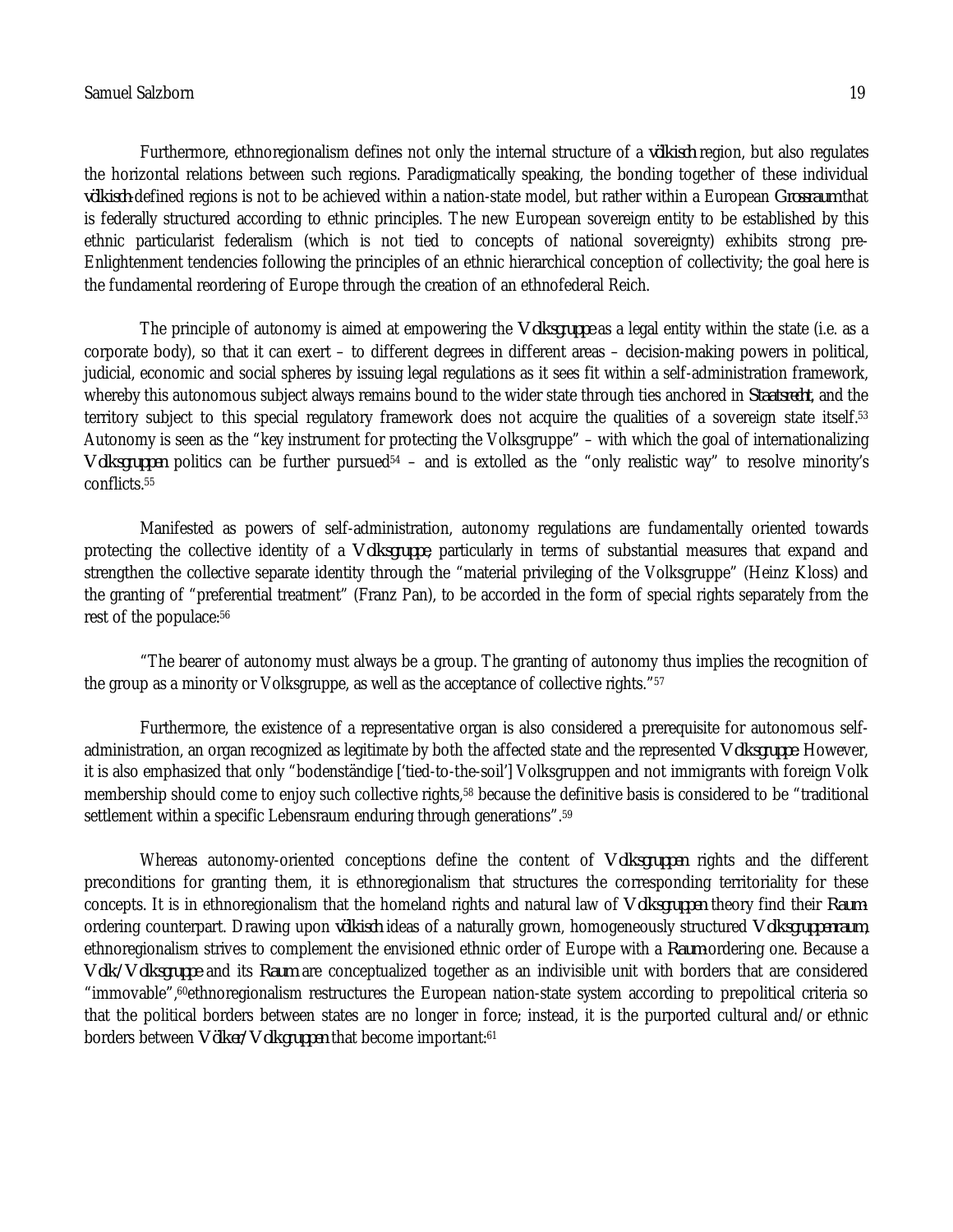"As a socio geographical term, a region is a spatially enclosed or coherent area with specific geographically defined borders, whose populace is endowed with specific shared traits and has the will to preserve their resulting distinctiveness, with the goal of further developing their cultural, social and economic progress."<sup>62</sup>

As an organizational space that is both geographical and historical, the region transcends the spatially and temporally bound manifestations of national divisions, and is thus considered superior to the state in durability.63The basic framework defining the ostensibly necessary common traits of each region's populace is found in the ethnic classification criteria of *Volksgruppen* theory, according to which "these regions are homogenous in terms of language and culture"; alternatively, in the exceptional cases of "certain political polyethnic units", they should at least have an adequate feeling of belonging together.<sup>64</sup>

In defining a region, it is not the shared economic or political interests that are highlighted, but rather (an alleged) common descent, culture and language,<sup>65</sup> because each *Volksgruppe* purportedly finds in the relevant region's cultural circumstances and landscapes "specific sources of inspiration and evidence of its own continuity", thereby corroborating that this *Volksgruppe* indeed has a territory "that belongs to it alone".<sup>66</sup>

In this context, the international law theorist Guy Héraud emphasizes the "monoethnic principle" as the central aggregating element in the regional ordering of *Raum*. After a corresponding reshaping of Europe in terms of *Raum* policies, each monoethnic region should optimally contain between two and five million people, with the physical borders determined by ethnic, historical and economic criteria; "polyethnic" regions, if any at all, should remain an exception.<sup>67</sup> The region-focused conceptions of *Volksgruppen* theory are thereby oriented against the integrated nation-state (the rallying cry is "Contre les États – Les régionsd' Europe")<sup>68</sup> and also against the abolishment of prepolitical concepts of inequality stemming from ethnicity, while conversely promoting the postulate of an ethnically homogenous *Raum* for each *Volk/Volksgruppe*.

*Volksgruppen* theory's goal of transforming Europe into an ethno federal Reich is built upon concepts of personal and territorial autonomy, along with the territorial structuring of *Raum* according to ethnic regionalism. In order to achieve this goal, "the very structure of the nation-state needs to be shaken up through the emancipation of the communities and regions, simultaneously with the creation of a federation."<sup>69</sup> Its place would be taken by the *Volksgruppe*, as a coalition of people who share the same language and culture:

"This emphasis on Volk-based distinctiveness does not stand in contradiction with endeavors towards a united Europe. For this future Europe cannot be a Europe of Fatherlands – it must be a Europe of Völker, a sublime living symphony of the *concertare* of European cultures."<sup>70</sup>

An important prerequisite of this federalism, in both domestic and continental terms, is that "the settlement areas of the different ethnic groups are enclosed and consolidated into political/administrative units."<sup>71</sup> Understood as the "consummated form of regionalism"<sup>72</sup> and the political "final objective",<sup>73</sup> this (ethnic-particularist) federalism should serve in a European multilevel system to geopolitically restructure the European *Grossraum* while also providing the political and organizational framework for the ethnic reordering of the continent. This conception of federalism as a *bündisch* order (an order within a *Bund* or "alliance") is built upon ethnoregionally structured territorial units (lands, cantons, provinces, constituent states, etc.),<sup>74</sup> thereby embodying – according to international law scholar Theodor Veiter – an amalgamation of "federal thinking and organic democracy",<sup>75</sup> meaning a political order that puts federalism and the rule of the *Volk*/people (in contrast to liberal democracy's "rule of the people") under the primate of ethnic homogeneity: "Ethnisme et fédéralismeforment un couple solidaire."76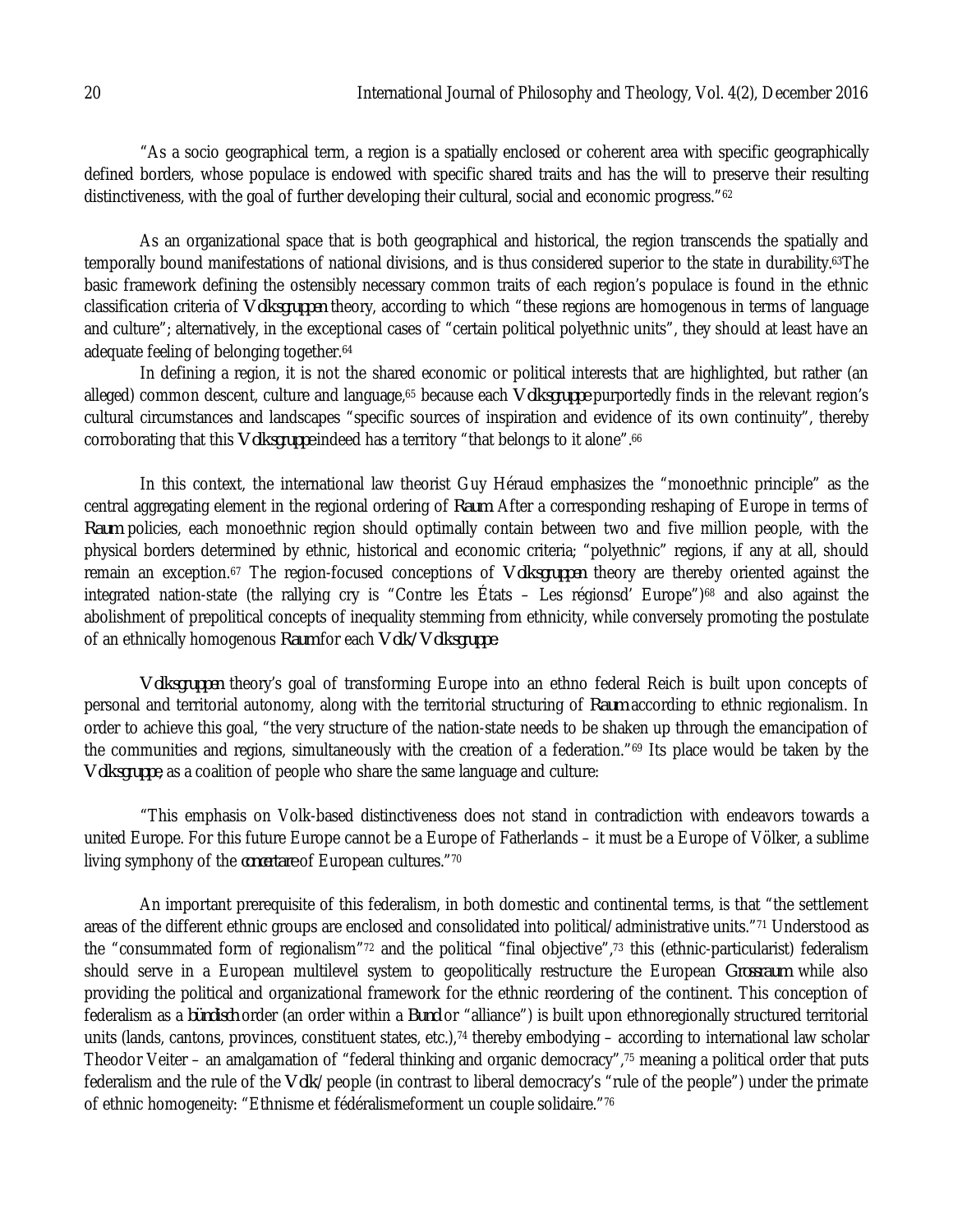#### *Grossraum* **order and European integration**

According to Veiter, this kind of federalism is characterized by the "autonomous and democratic willformation and legislative powers of small and medium-sized collectives, especially political and ethnic ones, towards the goal of realizing their own purpose".<sup>77</sup> The concept of ethnofederalism thus refers not only to the internal framework of nation-states and region-states, but also – as a supranational ordering framework – to the overall European *Grossraum*. The federalizing of European nation-states according to ethnoregional principles while incorporating *völkisch* autonomy concepts is just the first step in the process of ethnic particularist federalization; the second step (and ultimate political goal) is the transformation of Europe into an ethnofederal Reich, thereby abolishing the modern nation-state order. This "federation of Volk-based collectives", according to Guy Héraud, should take over the role of the "historical states" and replace them.<sup>78</sup>

The idea of an "ethnocentric federalism" (Bruno Luverà) argues for a complete shift in sovereignty, taking it away from the European nation-states and conferring it upon a European central authority.<sup>79</sup> An integral element in the creation of this new European ethnofederation is the redefining of internal borders according to the parameters of what Guy Héraud calls "ethnismeobjectif" or "objective ethnism" (the French language differentiates between "ethnisme" and "ethnicisme"):<sup>80</sup>

"The states need to now [...] surrender significant powers upwards – to the European level – and downwards – to the lands and regions. However, European regionalism without the creation of a European Volksgruppenrecht would be too little."<sup>81</sup>

A confederation structure on a continental level is rejected by *völkisch* theorists because in this scenario, sovereignty remains with the individual states and a plurality of sovereignties continues to exist; but in a federal order, sovereignty is single and indivisible, vested in the "composite group" – the ethnofederation:82

"Europe is only possible as federation of states that give up sovereign rights to this collective, established by its free Völker living in secured homelands."<sup>83</sup>

Sovereignty – understood here to mean "unconditional authority to use force" and "irresistible physical power" – is be taken away from the states: $84$ 

"The necessary unity and order would then not be generated through a bureaucratic all-encompassing apparatus and the rulership of officials, but rather through a bottom-up, many-membered system based on building consensus continually and freely."<sup>85</sup>

The European federation – which is not to be founded on material values, but instead on cultural and spiritual ideas – as a "federation of monoethnic regions" (Guy Héraud) is built directly upon these regions as its immediate "members", whereby the redemarcation of regional member states according to ethnic membership and linguistic borders indirectly transfers major functions to the *völkisch* collectives.<sup>86</sup> In this context, Peter Pernthaler highlights the "historical individuality" of such member states, which are to become politically independent carriers of statehood.<sup>87</sup> According to Fried Esterbauer, the *völkisch* federal state needs to be established upon "Volk-states, and not artificial states, as member states (region-states)", because with the increasing size of political systems, "such as of a European Union in particular", there is a decrease in ostensibly important feelings of (ethnic) belongingness.<sup>88</sup>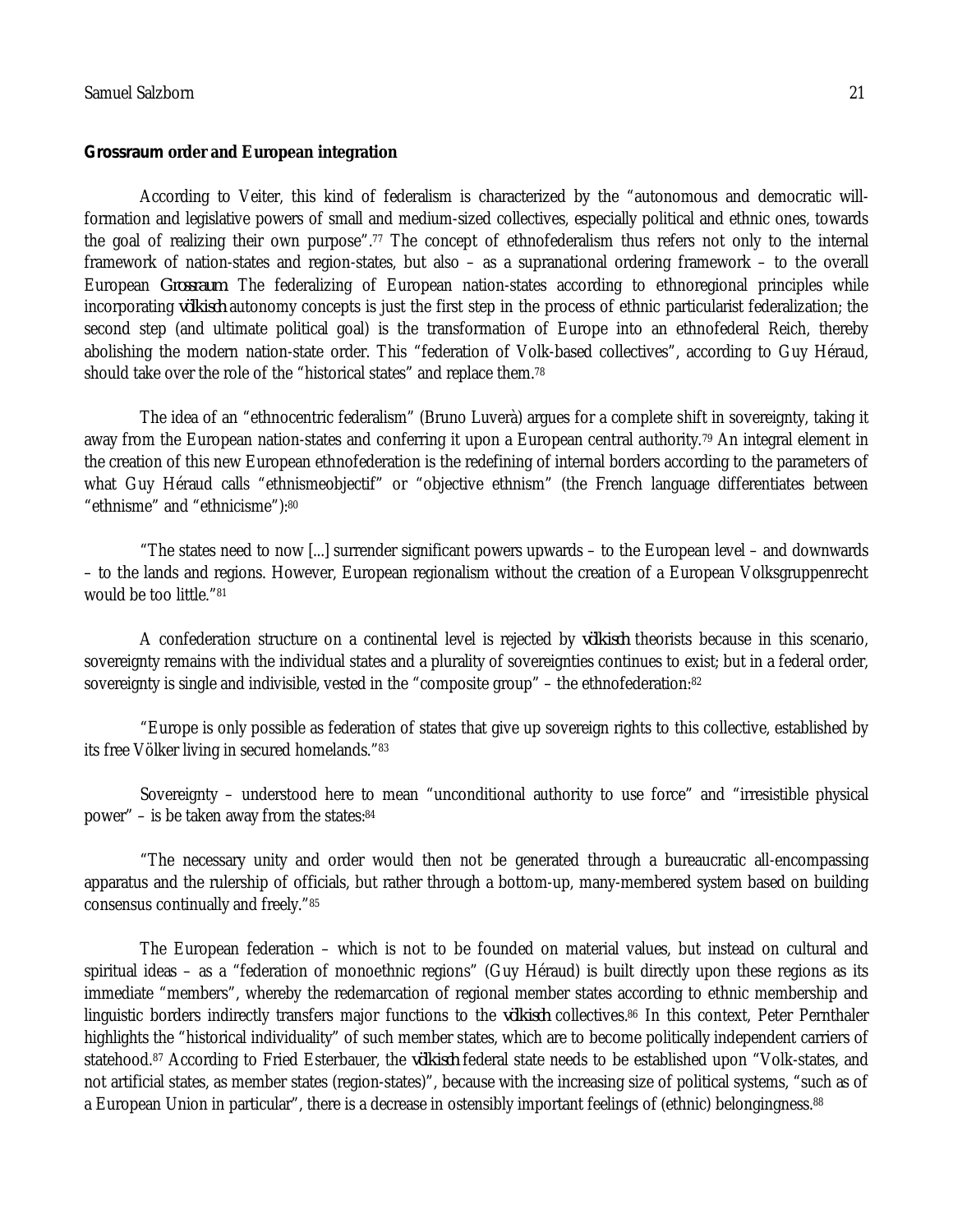In terms of the geographical or territorial reorganization of the European continent, the project of ethnofederalism is marked by competition between approaches that put more emphasis on ethnic-autochthonous concerns and approaches that focus more on ethnoregional components. While in the first case, nation-states considered to be already ethnically homogeneous would remain largely intact (whereby only Austria and Germany are actually considered "ethnically homogeneous", despite certain reservations),<sup>89</sup> the second case proposes a federal regionalization for these nation-states too. As Esterbauer emphasizes, the main criterion for the demarcation and structuring of region-states would be "landsmannschaftliche Verbundenheit" ("countrymen bonds"), whereby the essential core of "Volk self-determination" within ethnic federalism is expressed through the creation of "Volk-states" instead of "artificial" states (i.e. the current modern nation-states).<sup>90</sup> The "geopolitical structuring" of such states, according to Héraud, must pay attention to "ethnic realities".91 The goal here, as Bruno Luverà has rightly criticized, is the "reunification of culturally homogenous spaces" and the curbing of intercultural and interethnic interaction.<sup>92</sup>

With both the ethnic-autochthonous variants and the ethnoregional variants, the focus is thus on the dissolution of nation-state structures.

However, this envisioned new Reich, as a reactionary utopia, remains extremely vague. It is not really rendered as a precise institutional system, and is instead invoked as more of a sentiment. This exaltation of the Reich yearns for the restoration of a Europe before nation-states, which also implies a pre-democratic one. Instead of a pluralist political system, the goal is an authoritarian one, to be based on organic *Volkstum* conceptions. As a result of the unconditional preeminence give to ideas of unity, order and collectivity, the freedom of the individual is to be subordinated to the omnipotence of a European Reich (as a kind of "völkisch-regional anti-nation-state"). This Reich is perceived as a totalizing manifestation of unity founded upon "race" or *Volk/Volksgruppe*, in which (also similarly to Schmitt) clear friend-versus-foe conceptions help to define rigid borders between in-groups and out-groups.

Even though the real-world implementation of such a Reich concept must seem absurd, more recent developments in the European context concerning support for autochthonous minorities and/or *Volksgruppen* represent a concrete point of contact with the *Grossraum* theories of *Volksgruppenrecht*, due to a comparable emphasis placed on elements like *Bodenständigkeit* ("tied-to-the-soil-ness"), homeland connection, ethnic identity and linguistic authenticity, which all resonate with the international law proposals of *Volksgruppen* theory.

In this context, particular attention is drawn to the 1992 *European Charter for Regional or Minority Languages*, expressly intended for the promotion of "autochthonous" minorities – as ethnically defined collectives – through the establishment of collective special rights.<sup>93</sup> An objective specified by this *European Charter for Regional or Minority Languages* is the "the recognition of the regional or minority languages as an expression of cultural wealth" (Art. 7, Sec. 1a). Additional stipulated measures include respect for regional or minority languages as well as the facilitation and/or encouragement of their use (Art. 7, Sec 1b, c, d), for which the corresponding infrastructure is to be created and its existing elements promoted (Art. 7, Sec. 1f, g, h). The needs and wishes expressed by the minority groups are to be taken into consideration (Art. 7, Sec. 4). More comprehensive measures for promoting the use of regional and/or minority languages in public life stretch across many different areas, including education (Art. 8), judicial authorities (Art. 9), administrative authorities and public services (Art. 10), media (Art. 11), cultural activities and facilities (Art. 12), economic and social life (Art. 13) and transfrontier exchanges (Art. 14). Overall, the Language Charter presents a *völkisch*-collective conception of minorities that is no longer primarily oriented towards anti-discrimination provisions anchored in the rights of the individual, focusing instead on actively promoting the languages of autochthonous minorities and *Volksgruppen*: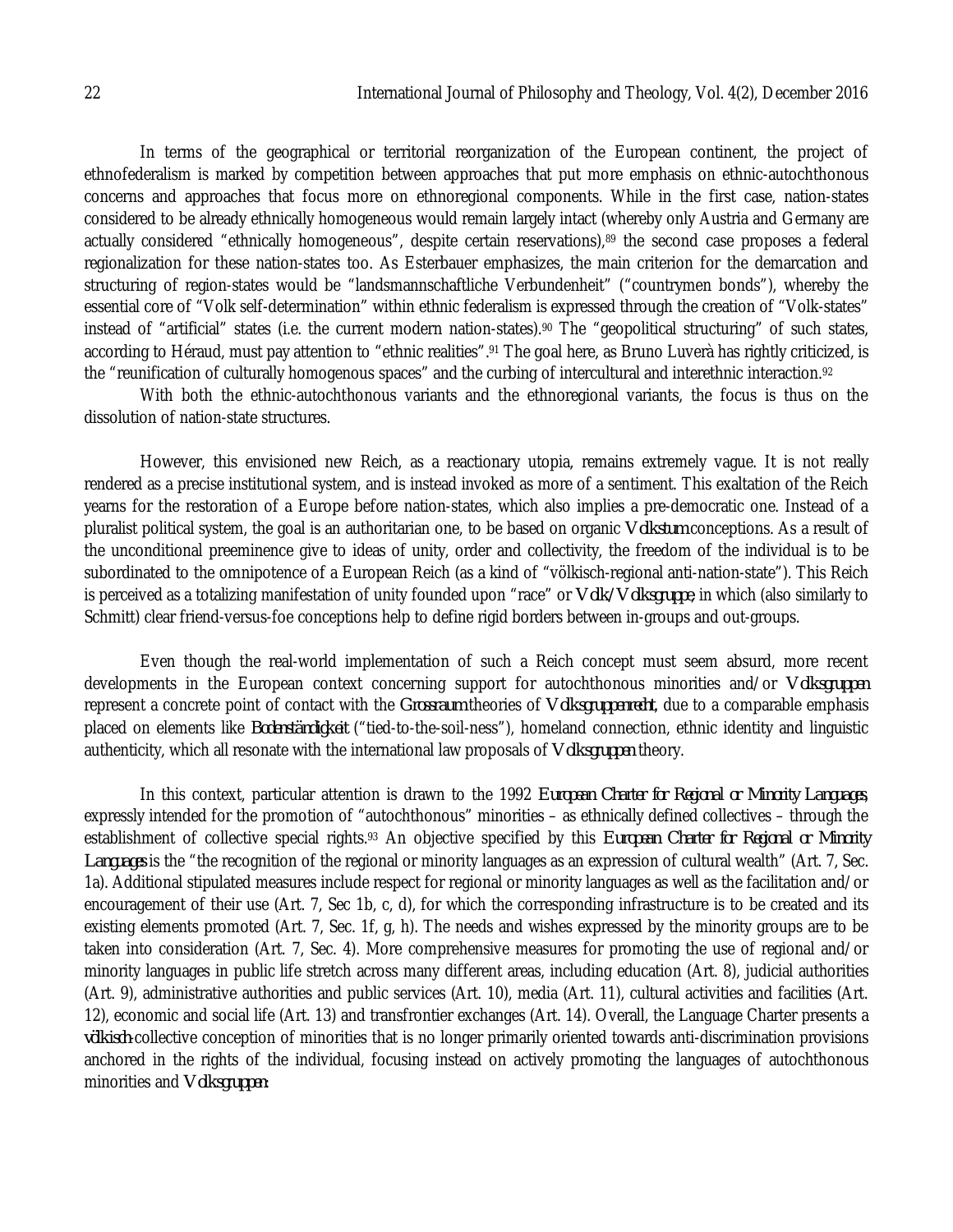"For the purposes of this Charter, 'regional or minority languages' means languages that are traditionally used within a given territory of a State *by nationals of that State who form a group* numerically smaller than the rest of the State's population and different from the official language(s) of that State; it does not include either dialects of the official language(s) of the State or the languages of migrants" (Art. 1a, emphasis added)

However, this promotion of a separate identity that already begins in international law actually reinforces interethnic differences in sociological terms instead of overcoming them; in fact, real-world experiences have shown that when specific categories of underprivileged persons are legally elevated as specially protected minorities, there emerges the fundamental problem that "these privileging measures elevate the relevant groups as special groups, thereby tending to run in principal against social integration", as argued by Kay Hailbronner.<sup>94</sup>

In practice, collective rights, as a regulatory framework for positive discrimination, have generally tended to increase interethnic tensions rather than diminish them, because they stimulate demands for minority protections that ultimately result in linguistically based segregation processes: "Group rights encourage supporters of ethnicity and thus a splitting of society all the way to segregation."<sup>95</sup> Thus, it must be concluded that in many cases, the encouragement of ethnicity promoted by collective special rights is what led to the consolidation of a minority's ethnic collective identity in the first place, by launching a process of ethnicization. Indeed, this process has led to a conflict between *völkisch* and democratic minorities policies, also resulting very much in a "question of survival for the European Union" itself, as described by Sabine Riedel:

"Without a political nation concept, one that makes all citizens equal before the law while effectively protecting the various ethnic identities from discrimination, the ethnic nation concept remains powerful and inflames conflicts between states. [...] EU member states can only work with its state peoples in constructively shaping the European integration process, and not with 'Völker in the ethnic sense', who challenge existing legal frameworks and even state borders themselves."<sup>96</sup>

Thus, in terms of both political theory and international law, the propositions of *Volksgruppenrecht* are used to shake up the nation-state order of Europe and disempower state sovereignties. Entirely congruent with Schmitt's conception of a *Grossraum* order anchored in international law, the goal here is to reorganize and restructure the European *Grossraum* in accordance with *Volk* theory concepts, thus subjugating the people as *demos* to the *Volk* as *ethnos*. Ultimately, this model is – in Anton Pelinka's words – the "absolute antithesis" of the individual's freedom of movement and right to democratic self-definition. 97

#### **Notes and References**

1 Franz L. Neumann, *Behemoth: The Structure and Practice of National Socialism* (London: Victor Gollancz Ltd., 1942), p. 110ff.  $2$  Ibid., p. 191ff.

<sup>3</sup>Herbert Klauss, *Nationalsozialistisches Volksgruppenrecht* (Heidelberg: dissertation, 1937), p. 96.

 $<sup>4</sup>$ Klauss, ibid., p. 107.</sup>

<sup>5</sup>Ibid., emphasis in original.

<sup>6</sup>Ernst Kundt, "Volkstumsrecht in der völkerrechtlichen Entwicklung", *Nation undStaat*, 2-3 (1936), p. 78ff.; Werner Hasselblatt, "Die politischen ElementeeineswerdendenVolksgruppenrechts", *Jahrbuch der Akademiefür Deutsches Recht*, 5 (1938), p. 13ff.

<sup>7</sup>Klauss, *Volksgruppenrecht,* op. cit., ref. 3, p. 107, emphasis in original.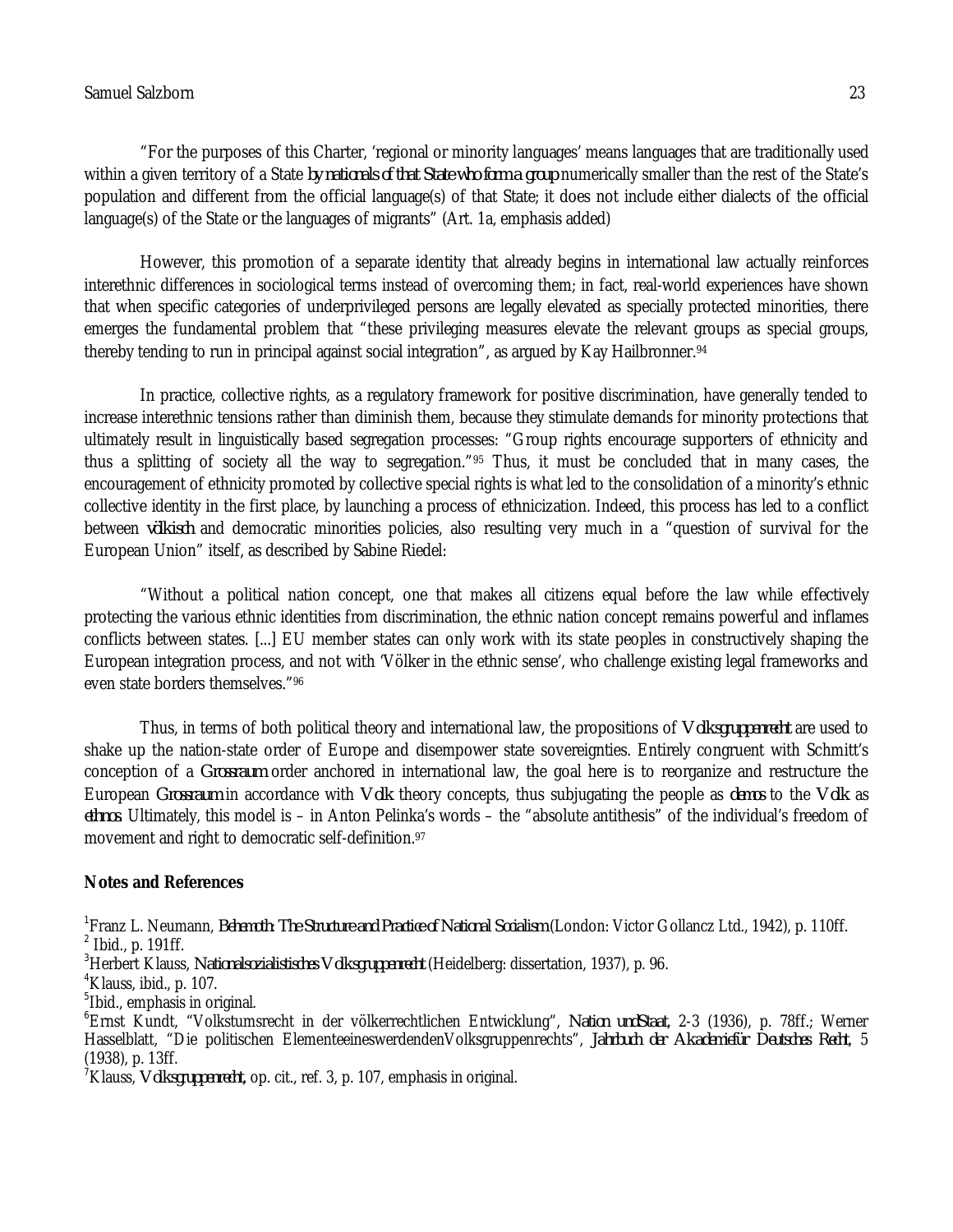<sup>8</sup>Adolf Hitler, *Mein Kampf*,76th ed. (Munich: Eher 1933), p. 105.

9 See Carl Schmitt, *NationalsozialismusundVölkerrecht*(Berlin: Junker undDünnhaupt, 1934), p. 6f.

<sup>10</sup>Neumann*, Behemoth,* op. cit.*,* ref. 1, p. 139.

<sup>11</sup>Ibid., p. 136-137.

 $12$ Ibid., p. 128.

<sup>13</sup>Carl Schmitt, *VölkerrechtlicheGrossraumordnung mit InterventionsverbotfürraumfremdeMächte: einBeitragzuReichsbegriffimVölkerrecht* (Berlin and Vienna: Deutscher Rechtsverlag, 1939), p. 35 and p. 64.

<sup>14</sup>Carl Schmitt, *Die WendungzumdiskriminierendenKriegsbegriff* (Berlin: Duncker&Humblot, 1938), p. 53.

<sup>15</sup>See as an overview Felix Blindow, *Carl Schmitts Reichsordnung: StrategienfüreineneuropäischenGrossraum* (Berlin: Akademie-Verlag, 1999); Mathias Schmoeckel, *Die Großraumtheorie. EinBeitragzurGeschichte der VölkerrechtswissenschaftimDritten Reich, insbesondere der Kriegszeit* (Berlin: Duncker & Humblot 1993). See also Trevor Barnes and Claudio Minca, "Nazi Spatial Theory: The Dark Geographies of Carl Schmitt and Walter Christaller", *Annals of the Association of American Geographers*, 3 (103) (2013), p. 669-687.

<sup>16</sup>Mathias Schmoeckel, *Die Großraumtheorie*, op. cit., ref. 15, p. 282.<br><sup>17</sup>See Samuel Salzborn, "Zwischen Volksgruppentheorie,

VölkerrechtslehreundVolkstumskampf: Hermann RaschhoferalsVordenkereinesvölkischenMinderheitenrechts", *Sozial.Geschichte: Zeitschriftfürhistorische Analyse des 20. und 21. Jahrhunderts*, 3 (2006), p. 29ff.

<sup>18</sup>See Carl Schmitt, *Land and Sea* (Washington, D.C.: Plutarch Press 1997 [1st German ed. 1942]).

<sup>19</sup>Schmitt, *Völkerrechtliche,* op. cit.,ref. 13, p. 24.

<sup>20</sup> Hasso Hofmann, LegitimitätgegenLegalität: der Weg der politischen Philosophie Carl Schmitts, 2nd ed. (Berlin: Duncker & Humblot, 1992), p. 219.

<sup>21</sup>Schmitt, *Völkerrechtliche,* op. cit.,ref. 13, p. 32.

 $^{22}$ Ibid., p. 30.

<sup>23</sup>Seealso Matthias Kaufmann, *Rechtohne Regel? Die philosophischenPrinzipien in Carl Schmitts Staats- undRechtslehre* (Freiburg and Munich: Alber, 1988), p.13ff.

<sup>24</sup>Schmitt, *Völkerrechtliche,* op. cit., ref. 13, p. 30 and p. 37.

<sup>25</sup>See Mathias Schmoeckel, *Die Großraumtheorie*, op. cit., ref. 15, p.43ff.

<sup>26</sup>Schmitt, *Völkerrechtliche*, op. cit., ref. 13, p. 33f.

 $27$ Ibid., p. 36.

<sup>28</sup>Ibid., p. 58.

<sup>29</sup>Ibid., p. 63f.

<sup>30</sup>Ibid., p. 64; see also Raphael Gross, *Carl Schmitt and the Jews: the "Jewish question", the Holocaust, and German Legal Theory* (Madison: University of Wisconsin Press, 2007*)*.

<sup>31</sup>SeeRüdiger Voigt, "ZwischenMythosundWirklichkeit: zurStaatskonzeptionvon Carl Schmitt", in Rüdiger Voigt (ed.) *Mythos Staat: Carl Schmitts Staatsverständnis* (Baden-Baden: Nomos, 2001), p. 49.

<sup>32</sup>Schmitt, *Völkerrechtliche,* op. cit.,ref. 13, p. 70.

33Ibid., p. 76; Carl Schmitt, "Staatalseinkonkreter, an einegeschichtlicheEpochegebundenerBegriff", 1st ed. 1941, reprinted in Carl Schmitt, *VerfassungsrechtlicheAufsätzeaus den Jahren 1924–1954: MaterialienzueinerVerfassungslehre* (Berlin: Duncker&Humblot, 1958), p. 375ff. Schmitt is known to have considered this dethroning as basically already complete, as seen in his foreword to the 1963 new edition of his major work *Der Begriff des Politischen*: "The epoch of statehood is now coming to an end. No more needbesaid about this." (Carl Schmitt, *Der Begriff des Politischen: Textvon 1932 mit einemVorwortunddreiCorollarien* (Berlin: Duncker&Humblot, 1963), p. 10.)

<sup>34</sup>Schmitt, *Völkerrechtliche,* op. cit.,ref. 13, p. 87f.

<sup>35</sup>Carl Schmitt, "RaumundGrossraumimVölkerrecht", 1st ed. 1940, reprinted in Carl Schmitt, *Staat, Grossraum, Nomos: Arbeitenaus den Jahren 1916–1969*. [ed. by Günter Maschke] (Berlin: Duncker&Humblot, 1995), p. 260. See also international perspectives in e.g. Michael Salter, "Law, Power and International Politics with Special Reference to East Asia: Carl Schmitt's Grossraum analysis", *Chinese Journal of International Law*, 11(3) (2012), p. 393-427; Stephen Legg, *Spatiality, Sovereignty and Carl Schmitt: Geographies of the Nomos* (London et al.: Routledge, 2011); William Hooker, *Carl Schmitt's International Thought: Order and Orientation* (Cambridge et al.: Cambridge Univ. Press, 2009); Peter M. R. Stirk, "Carl Schmitt's VölkerrechtlicheGrossraumordnung", *History of Political Thought*, 20 (2) (1999), p. 357-374; Benno Teschke, *Reading Carl*

*Schmitt's Nomos: from the Discoveries to the Grossraum*(London: Verso, 2012); Mark Peter Hirschboeck, *Between Federation and Grossraum: Carl Schmitt and the European Union* (Harvard University: dissertation 2011); Detlev F. Vagts, "International Law in the Third Reich", *The American Journal of International Law*, 84 (3) (1990), p. 661-704.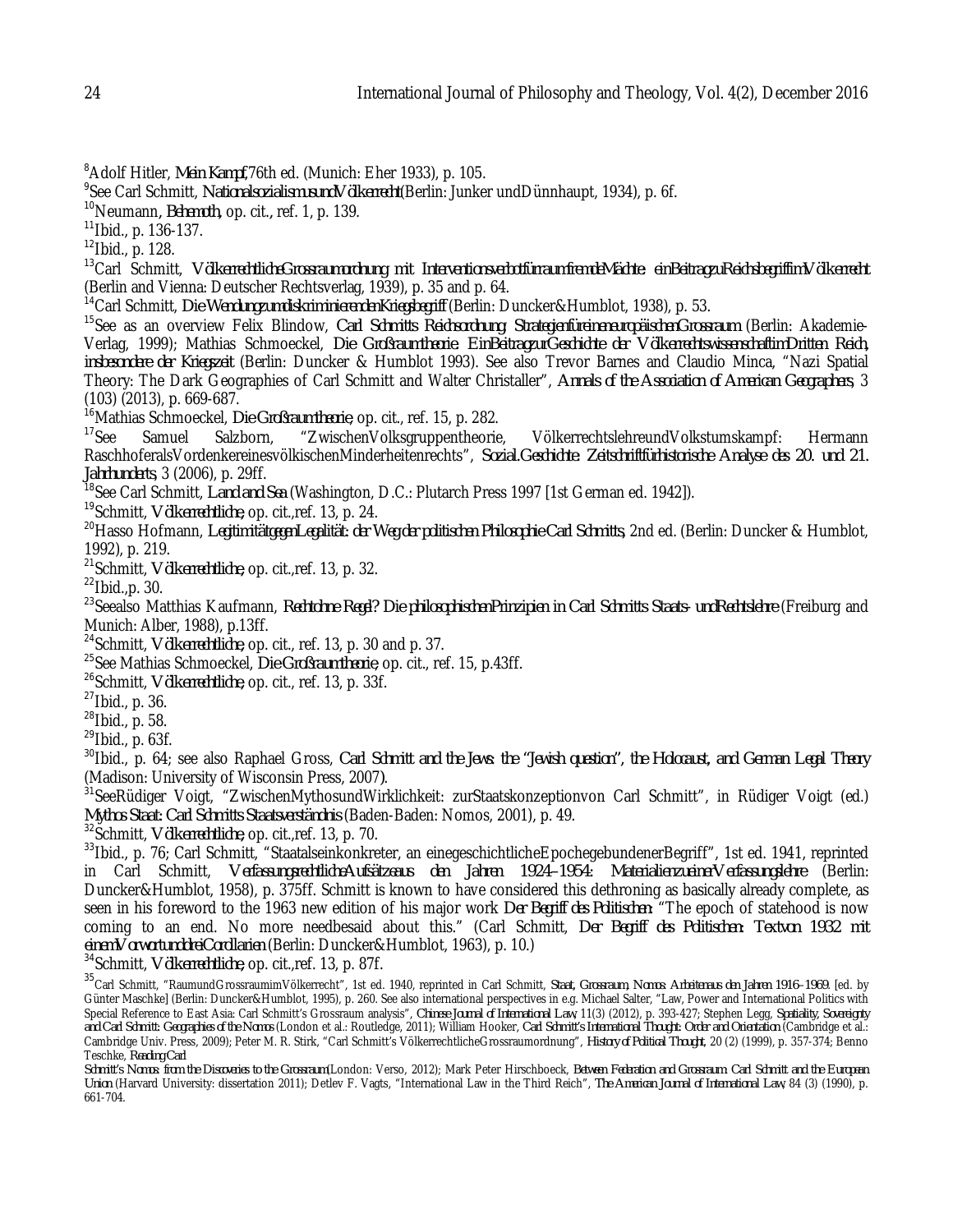<sup>36</sup>Max Hildebert Boehm, *DaseigenständigeVolk: VolkstheoretischenGrundlagen der EthnopolitikundGeisteswissenschaften* (Göttingen: Vandenhoeck&Ruprecht, 1932); Schmitt, *Völkerrechtliche,* op. cit.,ref. 13.

<sup>37</sup>See Samuel Salzborn, "'Volksgruppenrecht': zum Transfer(versuch) einespolitischenParadigmas in

daseuropäischeMinderheitenrecht", in Vanessa Duss, Nikolaus Linder et al. (eds.), *Rechtstransfer in der Geschichte* (Munich: Meidenbauer, 2006), p. 44ff.

<sup>38</sup>Norman Paech and Gerhard Stuby, *VölkerrechtundMachtpolitik in den internationalenBeziehungen: einStudienbuch* (Hamburg: VSA, 2001), p. 230.

<sup>39</sup>See Iris Bils, *Internationale SchutzmechanismenzurDurchsetzungvonMinderheiten- undVolksgruppenrechten* (Würzburg: dissertation, 1995), p. 259.

<sup>40</sup>See Jan Lemke, *Nationale MinderheitenundVolksgruppenimschleswig-holsteinischenundübrigendeutschenVerfassungsrecht* (Kiel: dissertation, 1998), p. 47.

<sup>41</sup> Seealso in detail Samuel Salzborn, Ethnisierung der Politik: TheorieundGeschichte des Volksgruppenrechts in Europa (Frankfurt and New York: Campus, 2005), p. 193ff. See also Christian Joerges (ed.), *Darker Legacies of Law in Europe: the Shadow of National Socialism and Fascism over Europe and its Legal Traditions* (Oxford: Hart, 2003); Benno Gerhard Teschke, "Fatal Attraction: a Critique of Carl Schmitt's International Political and Legal Theory", *International Theory*, 3(2) (2011), p.179-227.

<sup>42</sup>See Carl Schmitt, *LegalitätundLegitimität* (Munich: Duncker& Humblot,1932).

<sup>43</sup>See also in detailSalzborn, *Ethnisierung*,op. cit.,ref. 41, p. 117ff.

<sup>44</sup>Günter Pallaver, "KopfgeburtEuroparegionTirol: Genesis undEntwicklungeinespolitischenProjekts", *Jahrbuch der ArbeitsgruppeRegionalgeschichte Bozen*, 9 (2000), p. 247.

<sup>45</sup>Karl-Eckhard Hahn, "VolksgruppenrechtundMinderheitenschutz in Europa: BestandsaufnahmeundneueEntwicklungen", *Criticón*, 142 (1994), p. 108.

<sup>46</sup>Gudrun Hentges, "Minderheiten- und Volksgruppenpolitik in Österreich", in Christoph Butterwegge and GudrunHentges (eds.), *ZuwanderungimZeichen der Globalisierung: Migrations-, Integrations- undMinderheitenpolitik* (Opladen: VS VerlagfürSozialwissenschaften, 2000), p. 157.

<sup>47</sup>Christoph Pan, "GrundelementezurTheorie der Ethno-Soziologie", in TheodorVeiter (ed.), *System einesinternationalenVolksgruppenrechts, 2. Teil: Innerstaatliche, regionaleund universelle StruktureinesVolksgruppenrechts* (Vienna and Stuttgart: Braumüller, 1972), p. 288.

<sup>48</sup>See Schmitt, *Völkerrechtliche,* op. cit., ref. 13, p. 234ff.

<sup>49</sup>See Marc Swyngedouw and Gilles Ivaldi, "The Extreme Right Utopia in Belgium and France: The Ideology of the Flemish Vlaams Blok and the French Front National", *West European Politics*, 3 (2001), p. 5f.

<sup>50</sup>See Pierre Hillard, *Minorités et Régionalismes dans l'Europe Fédérale des Régions: Enquête sur le plan allemand qui va bouleverser l'Europe*, 3rd ed. (Paris: François-Xavier de Guibert, 2002), p. 137ff.

<sup>51</sup>SeeUndine Ruge, "Demokratisch, praktisch, gut? Das 'Europa der Regionen' und die Osterweiterung", *Blätterfür deutsche und internationale Politik*, 6 (2001); Undine Ruge, *Die Erfindung des "Europa der Regionen":* 

*kritischeIdeengeschichteeineskonservativenKonzepts* (Frankfurt: Campus, 2003), p. 725.

<sup>52</sup>Friedemann Schmidt, *Die Neue Rechte in Europa: zurideologisch-strategischenFunktionintellektueller Zirkel bei der Erneuerung der extremenRechten in der EU* (Brussels: European Union Agency for FundamentalRights, 2001), p. 26.

<sup>53</sup>See Stefan Simon, *Autonomie imVölkerrecht: einVersuchzumSelbstbestimmungsrecht der Völker*(Baden-Baden: Nomos, 2000).

<sup>54</sup>Dieter Blumenwitz and Gilbert Gornig (eds.), *RechtlicheundpolitischePerspektivendeutscherMinderheitenundVolksgruppen* (Cologne: VerlagWissenschaftundPolitik, 1995), p. 52f.

<sup>55</sup>Christoph Pan, "Positive Experiences with Autonomy in Europe", *Europa Ethnica*, 1-2 (2001), p. 80.<br><sup>56</sup>Heinz Kloss. "VolksgruppenundVolksgruppenrecht in der Demokratie", in Theodor<sup>y</sup>

<sup>56</sup>Heinz Kloss, "VolksgruppenundVolksgruppenrecht in der Demokratie", in TheodorVeiter (ed.), *System einesinternationalenVolksgruppenrechts, 1. Teil: GrundlagenundBegriffe*(Vienna and Stuttgart: Braumüller, 1970), p. 118; Franz Pan, *Der MinderheitenschutzimNeuen Europa und seine historischeEntwicklung*(Vienna: Braumüller, 1999), p. 51.

<sup>57</sup>Hans-Joachim Heintze, "Autonomie, Selbstbestimmungsrecht der VölkerundMinderheitenschutz", *Der Staat: ZeitschriftfürStaatslehre, öffentlichesRechtundVerfassungsgeschichte*, 36 (1997), p. 408. See also Hans-Joachim Heintze, "Autonomy and Protection of Minorities under International Law," in Günther Bächler (ed.), *Federalism Against Ethnicity? Institutional, Legal and Democratic Instruments to Prevent Violent Minority Conflicts* (Chur et al.: Rüegger, 1997), p. 81-92.

<sup>58</sup>Guy Héraud, *Die Völkerals die TrägerEuropas*(Vienna and Stuttgart: Braumüller, 1967), p. 193.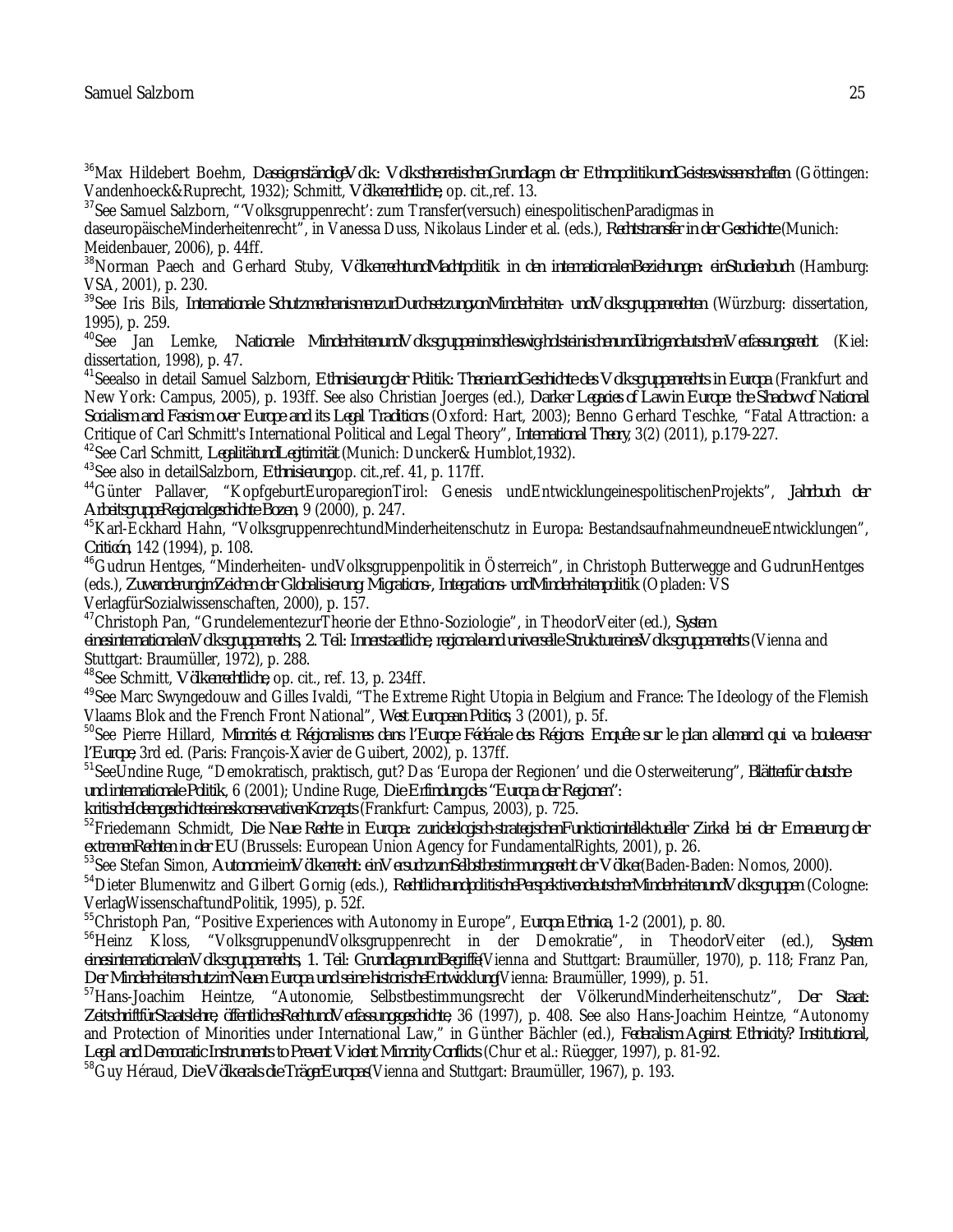<sup>59</sup>Karl Mitterdorfer, "Die Autonomierechte der Volksgruppen in Europa – AufgabenundInhalteeuropäischerRegelung", in Kulturstiftung der deutschenVertriebenen (ed.), *Forum fürKulturundPolitik* 9 (Bonn: Kulturstiftung der deutschenVertriebenen, 1997), p. 6.

<sup>60</sup>See Jochen Blaschke, "Einleitung", in Jochen Blaschke (ed.), *Handbuch der westeuropäischenRegionalbewegungen* (Frankfurt: SyndikatAutoren- undVerlags-Gesellschaft, 1980), p. 15.

<sup>61</sup>Theodor Veiter, "Juridical Structures for European Regions", *Europa Ethnica,* 1 (1985), p. 9ff.

<sup>62</sup>TheodorVeiter, *DasFürstentum Liechtenstein alsRegion mit einertheoretischenGrundlegungzumBegriff des Regionalismus*(Vienna: Braumüller, 1991), p. 15.

<sup>63</sup>Rudolf Grulich, "VolksgruppenrechtundRegionalismus", *Europa Ethnica*, 1 (1979), p. 8.

<sup>64</sup>Guy Héraud, *Die Prinzipien des Föderalismusund die EuropäischeFöderation* (Vienna: Braumüller, 1979), p. 53.

<sup>65</sup>Guy Héraud, "Fédération de régionséconomiquesoufédération de régionsethniques?", *L'Europeen formation*, 109 (1969), p. 7ff.

<sup>66</sup>Héraud, *Völker*, op. cit.,ref. 58, p. 192.

<sup>67</sup>Guy Héraud, "Fédéralisme et groupes ethniques", in TheodorVeiter (ed.), *System einesinternationalenVolksgruppenrechts, 1. Teil: GrundlagenundBegriffe*(Vienna and Stuttgart: Braumüller, 1970), p. 61ff.

<sup>68</sup>Alexandre Marc and Guy Héraud, *Contre les États – Les régionsd'Europe* (Paris/Nice: Presses d'Europe, 1973).

<sup>69</sup>Guy Héraud, "GeistigesVaterland Europa", *EuropäischeBegegnung*, 6 (1963), p. 332.

<sup>70</sup>Manfred Straka, *Grenzlandschutzarbeit: eineLebensnotwendigkeitÖsterreichs* (EckartschriftenHeft 20) (Vienna:

ÖsterreichischeLandsmannschaft, n.d.), p. 15, emphasis in original.

<sup>71</sup>Otto Kimminich, *Rechtsprobleme der polyethnischenStaatsorganisation*(Mainz and Munich: Grünewald, 1985), p. 200.

 $72$ FriedEsterbauer, "RegionalistischeLeitsätze", in: FriedEsterbauer and Peter Pernthaler (eds.),

*EuropäischerRegionalismusamWendepunkt: BilanzundAusblick* (Vienna: Braumüller, 1991), p. 181. See also FriedEsterbauer, "Austrian Experiences in Utilizing Federalism to Conciliate Ethnic Minorities", in Daniel J. Elazar (ed.), *Federalism and Political Integration* (Ramat Gan: Turtledove Publishing, 1979), p. 145-154.

<sup>73</sup>Roland Riz, "Die Lokalautonomienzum Schutz sprachlicherMinderheiten in ihrereuropäischenPerspektive", *Europa Ethnica*, 4 (1981), p. 155.

<sup>74</sup>TheodorVeiter, "Volk, Volksgruppe, Region", in Bayerische LandeszentralefürpolitischeBildungsarbeit (ed.), *Regionalismus in Europa (4 volumes), 3rd volume: Berichtüber die 2. wissenschaftlicheTagung*(Munich: Bayerische

LandeszentralefürpolitischeBildungsarbeit, 1983), p. 27.

<sup>75</sup>TheodorVeiter,*DasRecht der VolksgruppenundSprachminderheiten in Österreich: mit* 

*einerethnosoziologischenGrundlegungundeinemAnhang (Materialien)* (Vienna and Stuttgart: Braumüller, 1970), p. 64f.

 $^{76}$ Guy Héraud, "Introduction à l'Ethnopolitique", in Marc and Héraud (eds.), op. cit., ref. 68, p. 32.

<sup>77</sup>TheodorVeiter, "DasföderalistischePrinzipunddasFlüchtlingsrecht", *AWR-Bulletin*, 1-4 (1964), p. 37.

<sup>78</sup>Guy Héraud, "Le fédéralismeethnique", *Europa Ethnica*, 4 (1963), p. 157.

<sup>79</sup>See Bruno Luverà, "Der neueRegionalismus: voneinemdemokratischen Europa der

RegionenzumethnonationalenFöderalismus", *Kommune: Forum fürPolitik, Ökonomie, Kultur*, 6 (1996), p. 8.

<sup>80</sup>Héraud, *Die Prinzipien*, op. cit., ref. 64, p. 85.

<sup>81</sup>Otto Habsburg, *Die Reichsidee: GeschichteundZukunfteinerübernationalenOrdnung*, 2nd and rev. ed. (Munich: Amalthea, 1987), p.179.

<sup>82</sup>Héraud, *Die Prinzipien*, op. cit., ref. 64, p. 41.

<sup>83</sup>Franz HieronymusRiedl, "HeimatgedankeundEuropabewusstsein", in Karl Kurt Klein, Franz HieronymusRiedl and Karl Ursin (eds.), *WeltweiteWissenschaftvomVolk: Volk – Welt – Erziehung, Johann Wilhelm Mannhardtzum 75. Geburtstag* (Vienna and Wiesbaden: Rohrer, 1958), p. 82.

<sup>84</sup>Héraud, *Die Prinzipien*, op. cit., ref. 64, p. 41.

<sup>85</sup>Rudolf Hilf, "Regionalismus – einBeitragzurFriedenssicherung", in Franz HieronymusRiedl (ed.), *Menschenrechte – Volksgruppen – Regionalismus: FestgabefürTheodorVeiterzum 75. Geburtstag* (Vienna: Braumüller, 1982), p. 161.

<sup>86</sup>Héraud, *Die Prinzipien*, op. cit., ref. 64, p. 51 and p. 53.

<sup>87</sup>Peter Pernthaler, "DasKonzept des differenziertenBundesstaates – TheoretischeGrundlagen,

praktischeKonsequenzenundAnwendungsbereiche", in idem (ed.), *Neue Wege der Föderalismusreform* (Vienna: Braumüller, 1992), p. 118f.